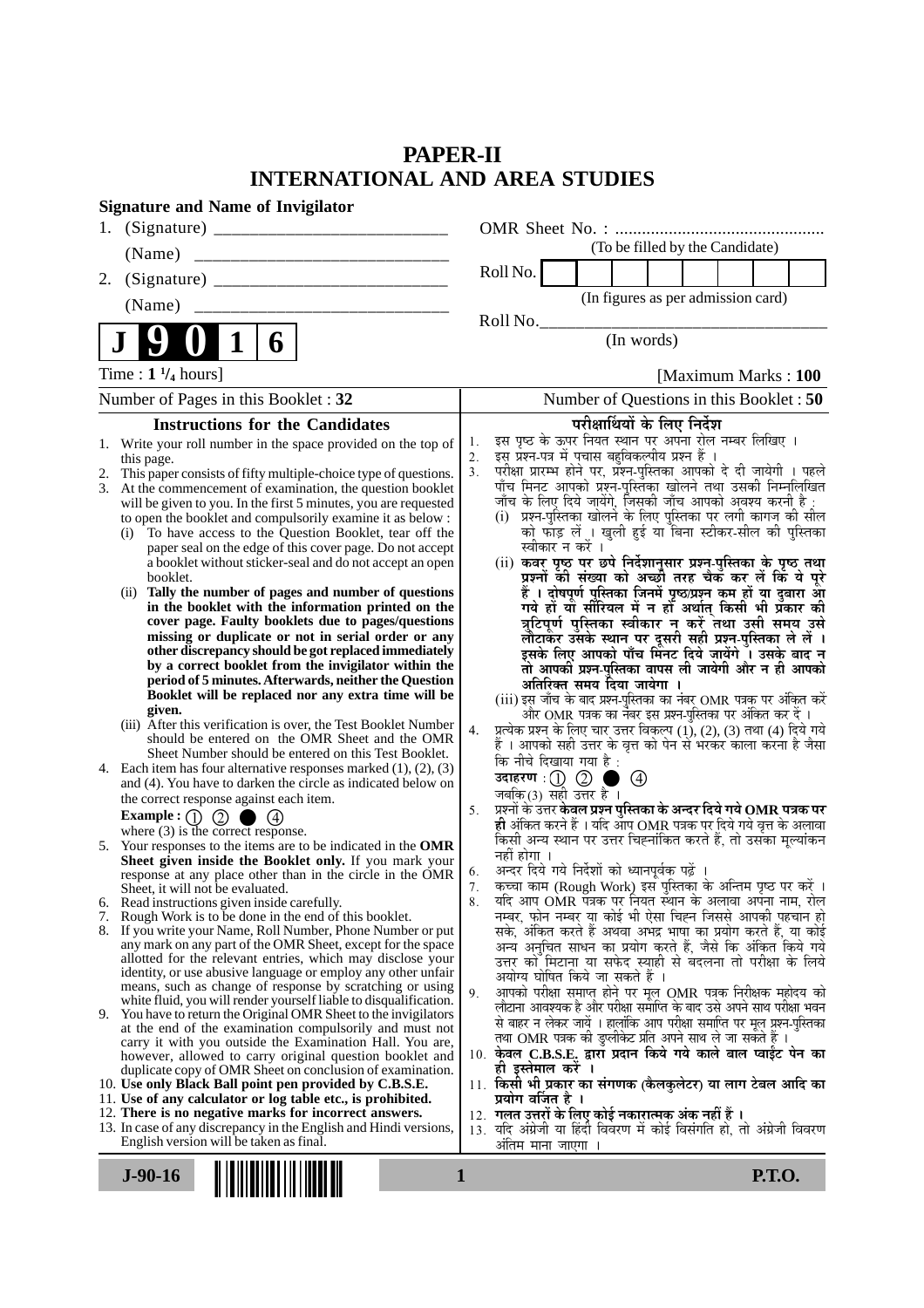#### **INTERNATIONAL AND AREA STUDIES**

#### **Paper – II**

- **Note :** This paper contains **fifty (50)** objective type questions of **two (2)** marks each. **All** questions are compulsory.
- **1.** Which one of the following is not included in the key assumptions of Neo-realism ?
	- (1) The international system is anarchic, implying that there is no central authority capable of controlling state behaviour.
	- (2) States claiming sovereignty will necessarily acquire offensive military capabilities to defend themselves.
	- (3) States can never be sure of the intentions of their neighbours and will want to maintain their survival.
	- (4) Globalisation has broken all norms of State behaviour.
- **2.** Identify the correct code from the codes given below for Assertion (A) and Reason (R) :
	- **Assertion (A) :** Realism and Pessimism are two words that exist in symbiotic relation with one another.
	- **Reason (R) :** Realism is a complement to pessimism as a way of saving any confusion in international politics.

# **Codes :**

- (1) Both (A) and (R) are correct.
- (2) Both (A) and (R) are incorrect.
- (3) (A) is correct, but  $(R)$  is not completely correct.
- (4) (A) is not completely correct, but  $(R)$  is correct.
- **3.** Which one of the following approaches does not give importance to the role of the State as an actor ?
	- (1) Dependency Model (2) Realist Model (3) Neo-realist Model (4) Interdependence Model

#### **Paper-II 2 J-90-16**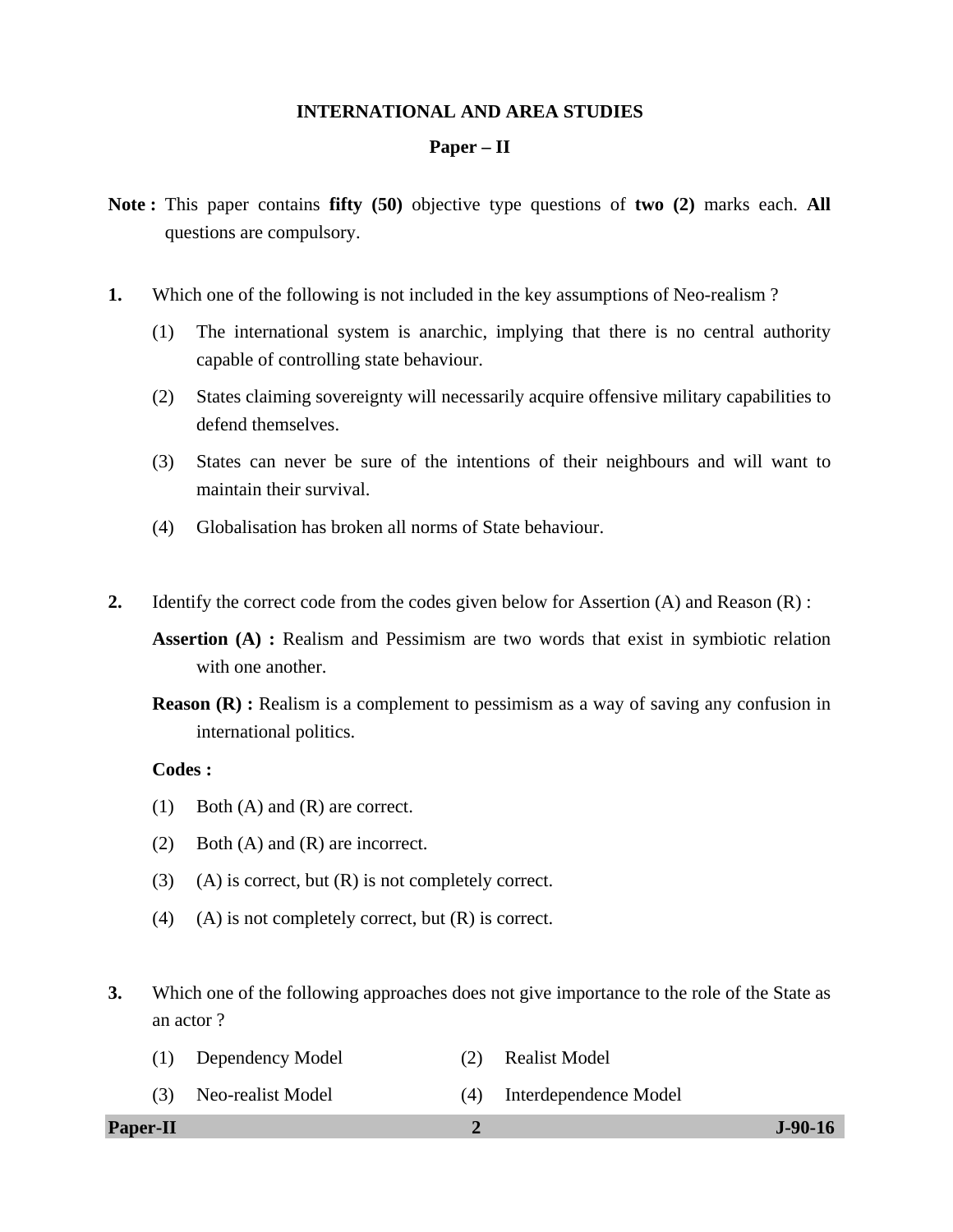# <u>अंतर्राष्ट्रीय एवं क्षेत्रीय अध्ययन</u>

## **¯ÖÏ¿®Ö¯Ö¡Ö – II**

**जोट:** इस प्रश्नपत्र में **पचास (50)** बहु-विकल्पीय प्रश्न हैं । प्रत्येक प्रश्न के **दो (2)** अंक हैं । सभी प्रश्न अनिवार्य हैं ।

- 1. निम्नलिखित में से कौन नव-यथार्थवाद की मुख्य परिकल्पना में शामिल नहीं है ?
	- (1) अन्तर्राष्ट्रीय व्यवस्था अराजकतापूर्ण है, इसका तात्पर्य यह है कि राज्य के व्यवहार को नियंत्रण करने वाला कोई केंद्रीय प्राधिकारी नहीं है ।
	- (2) संप्रभुता का दावा करने वाले राज्य अनिवार्यत: अपनी रक्षा स्वयं करने हेतु आक्रामक सैन्य क्षमता प्राप्त करना चाहेंगे ।
	- (3) ∑राज्य अपने पड़ोसी देशों की मंशा के बारे में कभी भी आश्वस्त नहीं होंगे और अपनी उत्तरजीविता कायम रखना चाहेंगे ।
	- (4) भूमंडलीकरण ने राज्य व्यवहार के सभी मानक तोड़ दिए हैं ।
- 2. नीचे दिये अभिकथन (A) और तर्क (R) के लिये सही कूट का चयन कीजिए :
	- **अभिकथन (A) :** यथार्थवाद और निराशावाद दो ऐसे शब्द हैं जो एक दूसरे के साथ सांकेतिक संबंध में स्थित रहते हैं ।
	- **तर्क (R) :** यथार्थवाद अंतर्राष्ट्रीय राजनीति में संभ्रांति से बचने के उपाय के रूप में निराशावाद का एक परक है ।

- (1) (A) और (R) दोनों सही हैं ।
- (2) (A) और (R) दोनों गलत हैं ।
- (3) (A) सही है, परन्तु (R) पूर्णत: सही नहीं है ।
- (4) (A) पूर्णत: सही नहीं है, परन्तु (R) सही है।
- 3. निम्नलिखित में से किस दृष्टिकोण में कर्ता के रूप में राज्य की भूमिका पर महत्त्व प्रदान नहीं करता है ?

| $J-90-16$ |                    |     |                    | Paper-II |
|-----------|--------------------|-----|--------------------|----------|
| (3)       | नव-यथार्थवादी मॉडल | (4) | परस्परावलम्बन मॉडल |          |
| (1)       | निर्भरता मॉडल      | (2) | यथार्थवादी मॉडल    |          |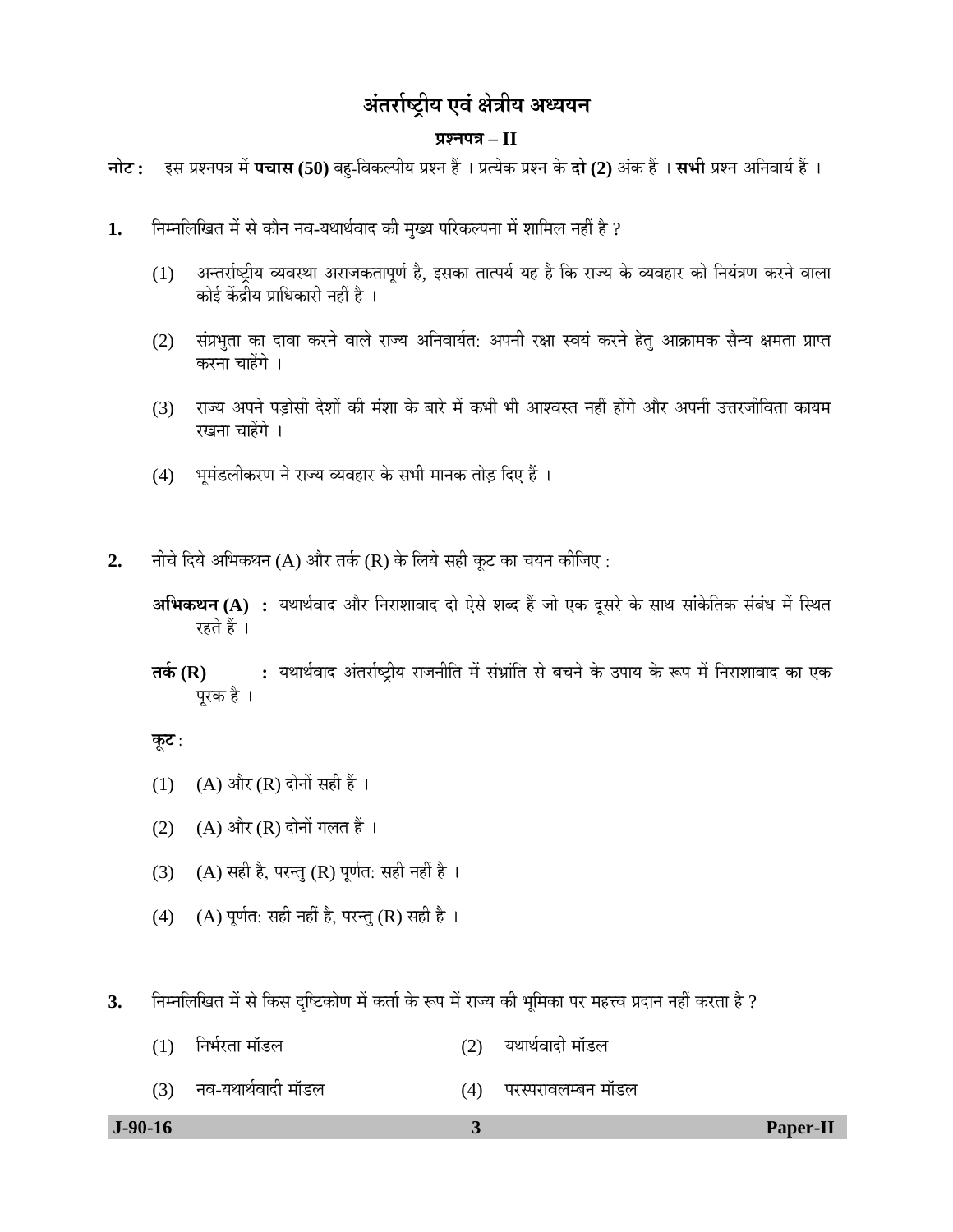**4.** Match the following books as given in List – I with their respective authors in List – II, by using the code mentioned below :

|    |                | $List - I (Books)$     |                  |                          |                                     |      | $List - II$ (Authors)                                                                          |  |  |  |
|----|----------------|------------------------|------------------|--------------------------|-------------------------------------|------|------------------------------------------------------------------------------------------------|--|--|--|
|    | a.             | Man, the State and War |                  |                          |                                     | i.   | <b>B.</b> Mabee                                                                                |  |  |  |
|    | b.             |                        |                  |                          | People, States and Fear             | ii.  | Cynthia Enloe                                                                                  |  |  |  |
|    | $\mathbf{c}$ . |                        |                  |                          | Bananas, Beaches and Bombs          | iii. | B. Buzan                                                                                       |  |  |  |
|    | d.             |                        |                  |                          | The Globalization of Security       | iv.  | K.N. Waltz                                                                                     |  |  |  |
|    |                | <b>Codes:</b>          |                  |                          |                                     |      |                                                                                                |  |  |  |
|    |                | a                      | $\mathbf b$      | $\mathbf c$              | $\mathbf d$                         |      |                                                                                                |  |  |  |
|    | (1)            | $\mathbf{i}$           | ii               | iii                      | iv                                  |      |                                                                                                |  |  |  |
|    | (2)            | $\ddot{\mathbf{i}}$    | iii              | $\mathbf{i}$             | iv                                  |      |                                                                                                |  |  |  |
|    | (3)            | iv                     | iii              | $\overline{\mathbf{ii}}$ | $\mathbf{i}$                        |      |                                                                                                |  |  |  |
|    | (4)            | iii                    | iv               | $\mathbf{i}$             | $\mathbf{ii}$                       |      |                                                                                                |  |  |  |
| 5. |                |                        |                  |                          |                                     |      | Match List $-$ I with List $-$ II using the codes given below to identify the correct answer : |  |  |  |
|    |                |                        |                  |                          | $List - I$ (Theory)                 |      | $List - II$ (Ideas)                                                                            |  |  |  |
|    | a.             |                        | Liberal Feminism |                          |                                     | i.   | Understanding of reality of power                                                              |  |  |  |
|    |                |                        |                  |                          |                                     |      | relations<br>through<br>knowledge<br>and                                                       |  |  |  |
|    |                |                        |                  |                          |                                     |      | language                                                                                       |  |  |  |
|    | b.             |                        |                  |                          | Feminist Social Constructivism      | ii.  | Understanding<br>of<br>women's                                                                 |  |  |  |
|    |                |                        |                  |                          |                                     |      | subordination can be made within their                                                         |  |  |  |
|    |                |                        |                  |                          |                                     |      | own cultural context rather than through                                                       |  |  |  |
|    |                |                        |                  |                          |                                     |      | universal understanding of women's                                                             |  |  |  |
|    |                |                        |                  |                          |                                     |      | needs.                                                                                         |  |  |  |
|    | $\mathbf{c}$ . |                        |                  |                          | <b>Feminist Post Structuralists</b> | iii. | Equality of women can be achieved by                                                           |  |  |  |
|    |                |                        |                  |                          |                                     |      | removing legal and other obstacles.                                                            |  |  |  |
|    | d.             |                        |                  |                          | <b>Postcolonial Feminism</b>        | iv.  | Understanding of the process whereby                                                           |  |  |  |
|    |                |                        |                  |                          |                                     |      | ideas about gender influence global                                                            |  |  |  |
|    |                |                        |                  |                          |                                     |      | politics and politics shape ideas about                                                        |  |  |  |
|    |                |                        |                  |                          |                                     |      | gender.                                                                                        |  |  |  |
|    |                | <b>Codes:</b>          |                  |                          |                                     |      |                                                                                                |  |  |  |

|  | a b c d            |  |
|--|--------------------|--|
|  | $(1)$ iii iv i ii  |  |
|  | $(2)$ iv iii ii i  |  |
|  | $(3)$ ii ii iii iv |  |
|  | $(4)$ i ii iv iii  |  |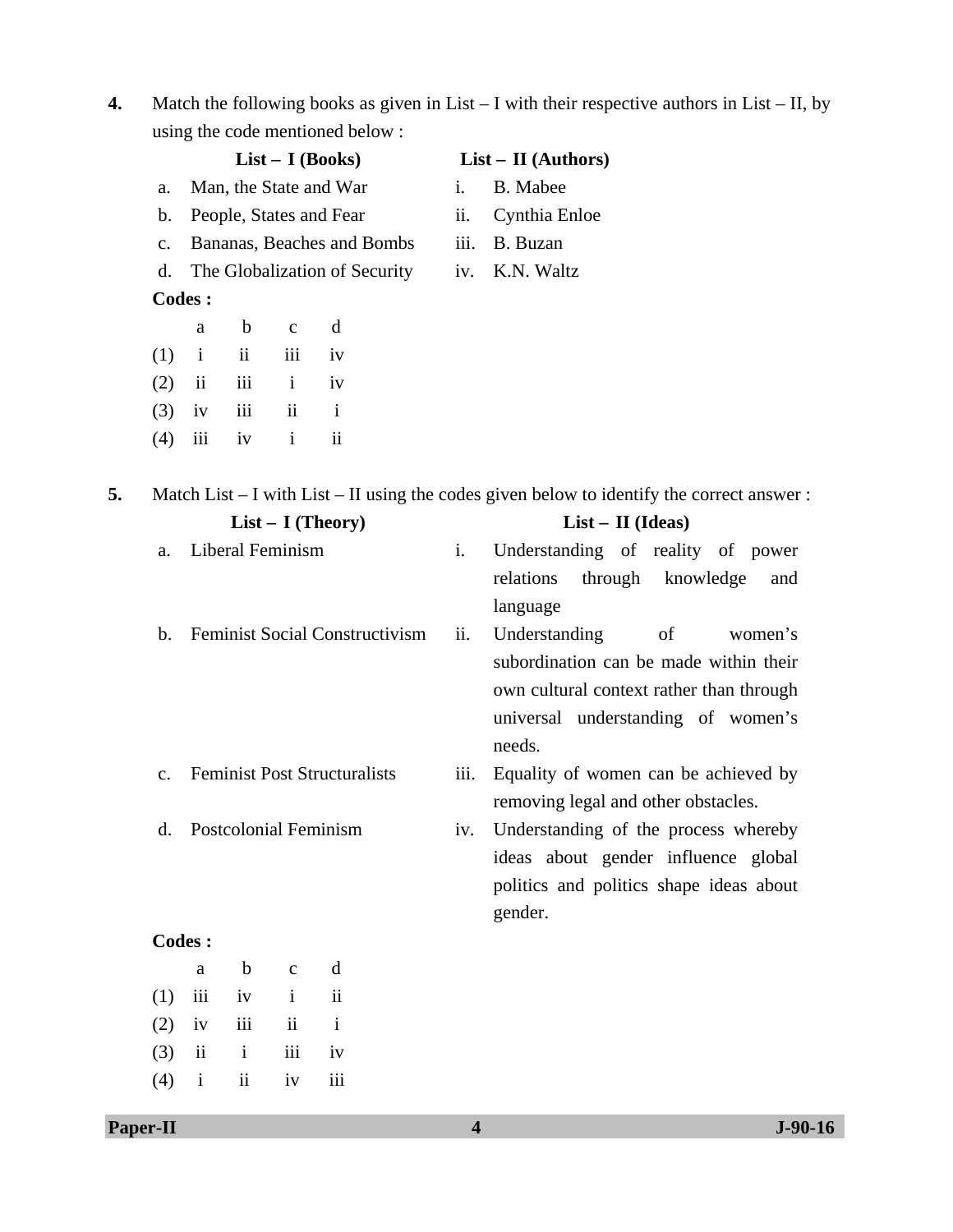**4.** सूची – I में दिए गए ग्रंथों को सूची – II में दिये गये उनके लेखकों से सुमेलित कीजिये तथा नीचे दिये गये कूट की सहायता से सही उत्तर का चयन कीजिए :

|    |                | सूची – I                |                          |                     |                                  |      |      | सूची – II                                                                                                                                                        |
|----|----------------|-------------------------|--------------------------|---------------------|----------------------------------|------|------|------------------------------------------------------------------------------------------------------------------------------------------------------------------|
|    |                | (ग्रंथ)                 |                          |                     |                                  |      |      | (लेखक)                                                                                                                                                           |
|    | a.             |                         | मैन, द स्टेट एण्ड वार    |                     |                                  | i.   |      | एम. मेबि                                                                                                                                                         |
|    | $\mathbf b$ .  |                         | पीपल, स्टेट्स एण्ड फीअर  |                     |                                  | ii.  |      | सिंथिया इनलो                                                                                                                                                     |
|    | $\mathbf{c}$ . |                         | बनाना, बीचेज ऐंड बम्ब्स  |                     |                                  |      | iii. | बी. बूज़ान                                                                                                                                                       |
|    | d.             |                         |                          |                     | द ग्लोबलाइजेशन ऑफ सिक्युरिटी     | iv.  |      | के.एन. वाल्ट्ज                                                                                                                                                   |
|    | कूट :          |                         |                          |                     |                                  |      |      |                                                                                                                                                                  |
|    |                | a                       | $\mathbf b$              | $\mathbf c$         | d                                |      |      |                                                                                                                                                                  |
|    | (1)            | $\mathbf{i}$            | ii                       | iii                 | iv                               |      |      |                                                                                                                                                                  |
|    | (2)            | $\overline{\mathbf{u}}$ | iii                      | $\mathbf{i}$        | iv                               |      |      |                                                                                                                                                                  |
|    | (3)            | iv                      | iii                      | $\rm ii$            | $\mathbf{i}$                     |      |      |                                                                                                                                                                  |
|    | (4)            | iii                     | iv                       | $\mathbf{i}$        | $\overline{\mathbf{1}}$          |      |      |                                                                                                                                                                  |
| 5. |                |                         |                          |                     |                                  |      |      | नीचे दिये गये कूट की सहायता से सूची – I को सूची – II से सुमेलित कीजिए और सही उत्तर लिखिए :                                                                       |
|    | सूची – I       |                         |                          |                     |                                  |      |      | सूची – II                                                                                                                                                        |
|    |                | (सिद्धान्त)             |                          |                     |                                  |      |      | (विचार)                                                                                                                                                          |
|    | a.             |                         | उदारवादी नारीवाद         |                     |                                  | i.   |      | ज्ञान तथा भाषा के माध्यम से शक्ति संबंधों की वास्तविकता<br>को समझना ।                                                                                            |
|    | b.             |                         |                          |                     | नारीवादी सामाजिक निर्मितिवाद ii. |      |      | महिलाओं की अधीनता को महिलाओं की जरूरतों की वैश्विक<br>समझ के स्थान पर उनके अपने सांस्कृतिक संदर्भ के भीतर<br>समझा जा सकता है ।                                   |
|    | $\mathbf{c}$ . |                         | नारीवादी उत्तर संरचनावाद |                     |                                  | iii. |      | कानूनी तथा अन्य बाधाओं को दूर कर महिलाओं की समानता<br>का लक्ष्य प्राप्त किया जा सकता है ।                                                                        |
|    |                |                         | उत्तर औपनिवेशिक नारीवाद  |                     |                                  | iv.  |      | उस प्रक्रिया को समझना जिसके द्वारा लिंग के बारे में विचार<br>वैश्विक राजनीति को प्रभावित करते हैं और राजनीति लिंग के<br>बारे में विचारों को आकार प्रदान करती है। |
|    | कूट :          |                         |                          |                     |                                  |      |      |                                                                                                                                                                  |
|    |                | $\rm{a}$                | $\mathbf b$              | $\mathbf C$         | d                                |      |      |                                                                                                                                                                  |
|    | (1)            | iii                     | iv                       | $\mathbf{i}$        | $\rm ii$                         |      |      |                                                                                                                                                                  |
|    | (2)            | iv                      | iii                      | $\ddot{\mathbf{i}}$ | $\mathbf{i}$                     |      |      |                                                                                                                                                                  |
|    | (3)            | $\overline{\mathbf{u}}$ | $\mathbf{i}$             | iii                 | iv                               |      |      |                                                                                                                                                                  |
|    | (4)            | $\mathbf{i}$            | $\overline{\mathbf{u}}$  | iv                  | iii                              |      |      |                                                                                                                                                                  |
|    |                |                         |                          |                     |                                  |      |      |                                                                                                                                                                  |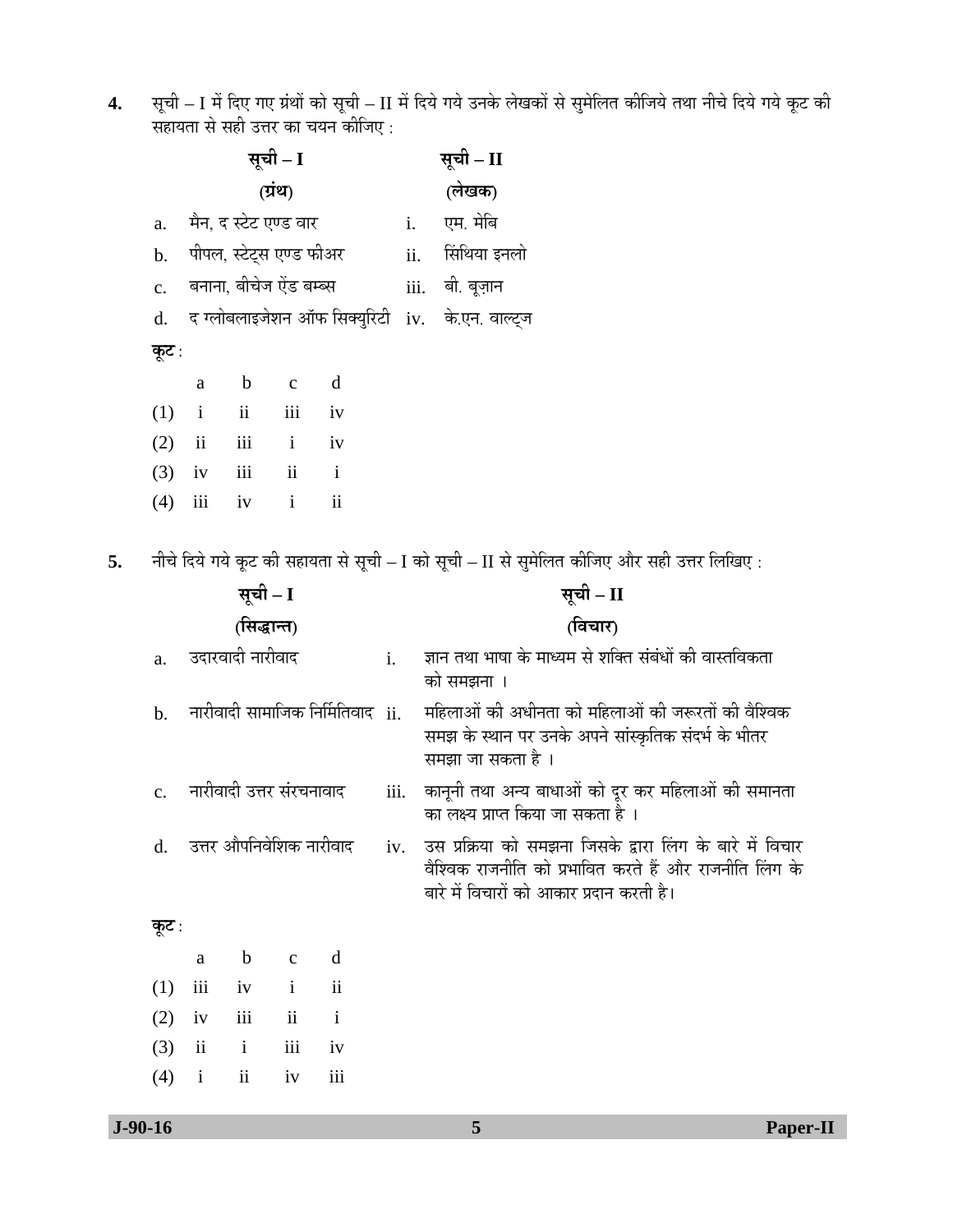- **6.** Who among the following opined that "Religion is not the opium, but vitamin of the people" ?
	- (1) Karl Marx (2) Fidel Castro
	- (3) Regis Debray (4) Che Guevara
- **7.** Cultural nationalism is a form of nationalism that places primary emphasis on which one of the following ?
	- (1) A discrete political community
	- (2) A distinctive civilisation
	- (3) A modern state
	- (4) An artificial entity
- **8.** Identify the correct code for the Assertion(A) and Reason (R) as given below :
	- **Assertion (A) :** Disorder in part of the globe combined with global media coverage and the speed of travel to feed insecurity is creating overlapping global security complexes.

**Reason (R) :** States no longer have a monopoly on the means of mass destruction.

 **Codes :** 

- (1) (A) is correct, but  $(R)$  is not correct.
- (2) (A) is not correct, but  $(R)$  is correct.
- (3) Both (A) and (R) are not correct.
- (4) Both (A) and (R) are correct, and (R) supports (A).
- **9.** Who among the following labelled nuclear weapons as 'paper tigers' ?
	- (1) Xi Jinping (2) Mao Tse Tung
	- (3) M. Gorbachev (4) Ronald Reagan
- **10.** Who among the following strategic thinkers considered "National character" and "Governmental character" as two elements of sea power ?
	- (1) A.T. Mahan (2) Karl von Clausewitz
	- (3) Nelson (4) A. Jomini

#### **Paper-II 6 J-90-16**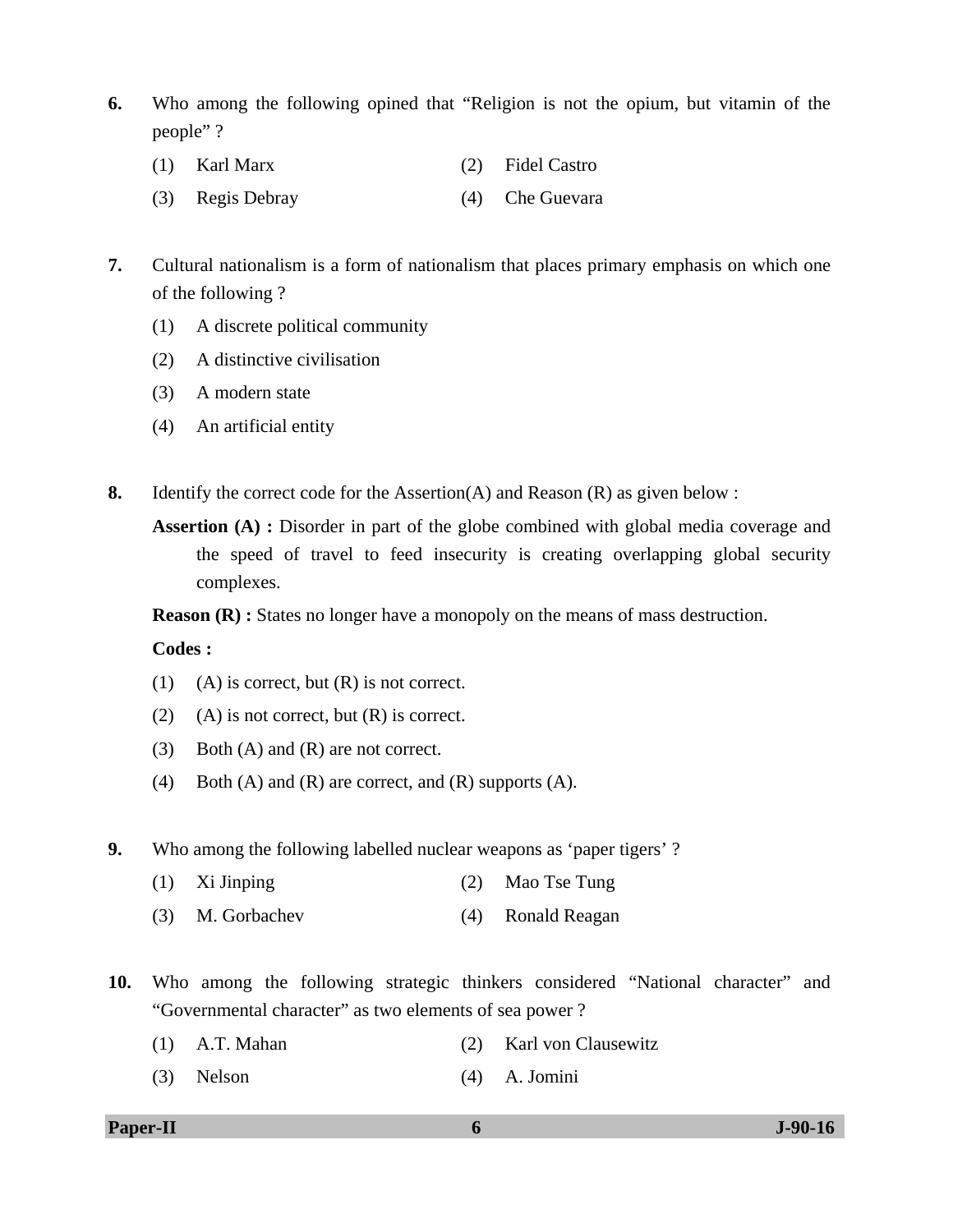- **6.** यह निम्नलिखित में से किसका विचार है कि ''धर्म जनता की अफीम नहीं. बल्कि विटामिन है'' ?
	- (1) ÛúÖ»ÖÔ ´ÖÖŒÃÖÔ (2) ×±ú›êü»Ö ÛúÖáÖÖê
	- (3) ¸êüוÖÃÖ ›êü²ÖÎê (4) "Öê-ݾÖê¾ÖÖ¸üÖ
- 7. सांस्कृतिक राष्ट्रवाद एक प्रकार का राष्ट्रवाद है जो निम्नलिखित में से किस पर मुख्य रूप से बल देता है :
	- (1) किसी विवेकशील राजनीतिक समुदाय पर
	- $(2)$  एक प्रतिष्ठित सभ्यता पर
	- (3) एक आधुनिक राज्य पर
	- (4) एक कृत्रिम सत्ता पर
- 8. नीचे दिये गये अभिकथन (A) तथा तर्क (R) के लिये सही कूट का चयन कीजिए :

**तर्क (R) :** अब राज्यों के पास सामहिक विनाश के साधन का एकाधिकार नहीं रह गया है ।

- (1) (A) सही है, परन्तु (R) गलत है।
- (2) (A) गलत है, परन्तु (R) सही है ।
- (3) (A) और (R) दोनों सही नहीं हैं ।
- (4) (A) और (R) दोनों सही हैं, और (R), (A) का समर्थन करता है ।
- **9.** निम्नलिखित में से किसने परमाण् अस्त्रों को 'कागजी बाघ' (पेपर टाइगर्स) का नाम दिया है ?
	- $(1)$  शि जिंपिंग  $(2)$  माओ त्से तुंग
	- (3) एम. गोरबाचोव (4) रोनाल्ड रीगन
- 10. Fiम्नलिखित में से किस स्त्रातजिक चिंतक ने "राष्ट्रीय चरित्र" और "शासकीय चरित्र" को समुद्री शक्ति के दो तत्त्व माने हैं  $?$ 
	- $(1)$  ए.टी. माहन  $(2)$  कार्ल वान क्लाज़्विट्ज
	- (3) नेल्सन (4) ए. जोमिनी
- 

**अभिकथन (A) :** विश्व के कुछ भाग में अव्यवस्था तथा विश्वव्यापी मीडिया कवरेज एवं असुरक्षा को बढ़ावा हेने वाले गतिशील आवागमन से वैश्विक सुरक्षा जटिलताओं में आलोडन-विलोडन का निर्माण हो रहा है ।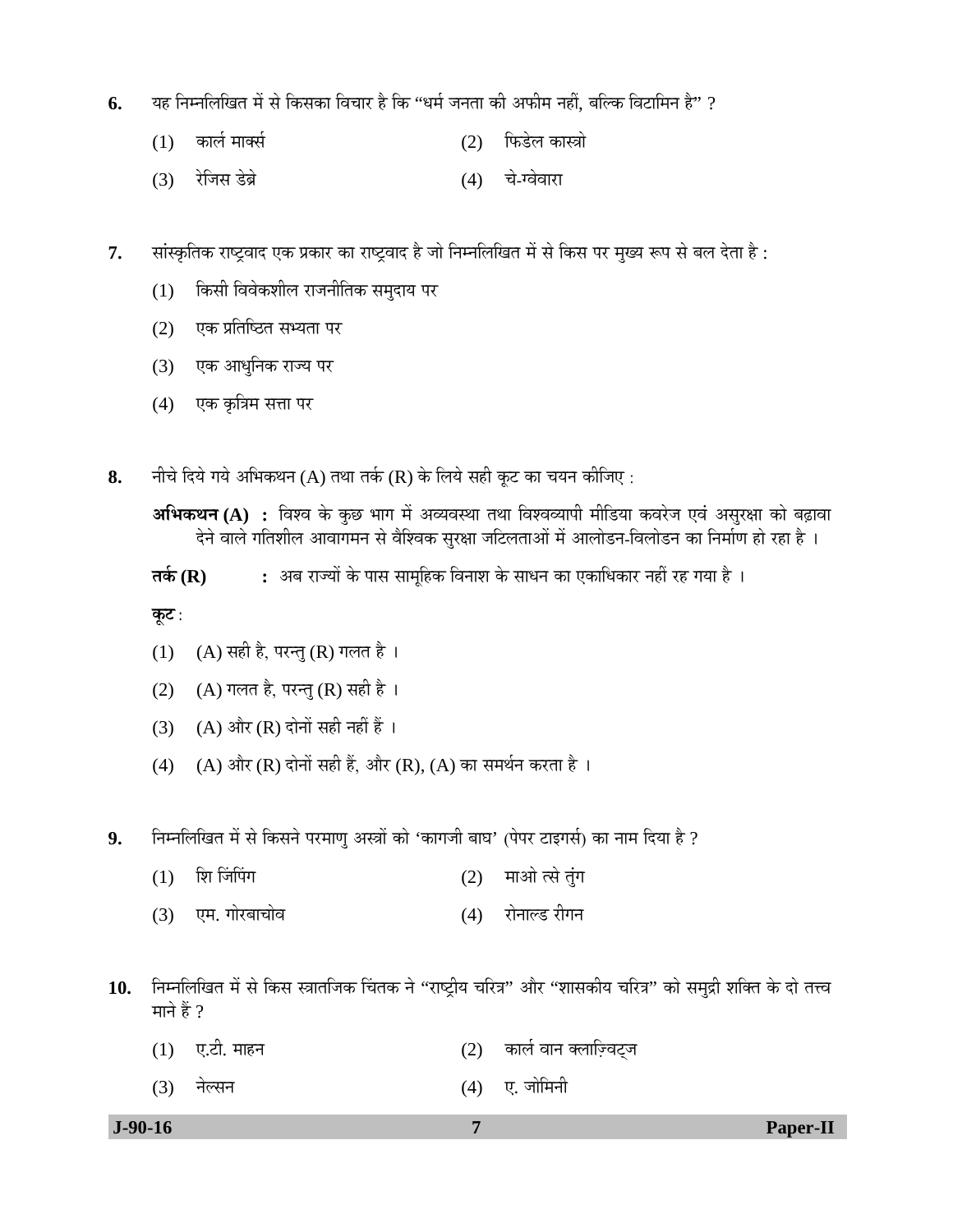- **11.** Which one of the following groups or inter-related factors adds flavours to the globalization processes ?
	- (1) Technological change, ICT and social organisations
	- (2) Markets and expanding capitalism and trade
	- (3) Politics of power, interests and institutions
	- (4) Self-determination as a global necessity
- **12.** As part of redefining national security who included environmental security within the overall understanding of security ?
	- (1) Richard Falk (2) Richard Ullman
	- (3) Lester Brown (4) Gro Harlem Brundtland

**13.** Which one of the following doesn't constitute the Westphalian model of international politics ?

- (1) Territoriality (2) Sovereignty
- (3) Autonomy (4) Globality

**14.** Who among the following authors wrote "Global Responsibility : In Search of a New World Order"?

- (1) Hans Kung (2) J.M. van der Kroef
- (3) George F. Kennan (4) D.G.E. Hall
- **15.** Identify the correct code for Assertion (A) and Reason (R) as given below :

**Assertion (A) :** Globalization bears new risks to international security and has simultaneously increased the difficulty of tackling such risks.

**Reason (R) :** Economic globalization has provided free circulation of drugs, nucelar material and dual–use technologies on a global scale among state and non-state actors.

# **Codes :**

- (1) Both (A) and (R) are correct.
- (2) Both (A) and (R) are incorrect.
- (3) (A) is correct, but  $(R)$  is not correct.
- (4) (A) is not correct, but  $(R)$  is correct.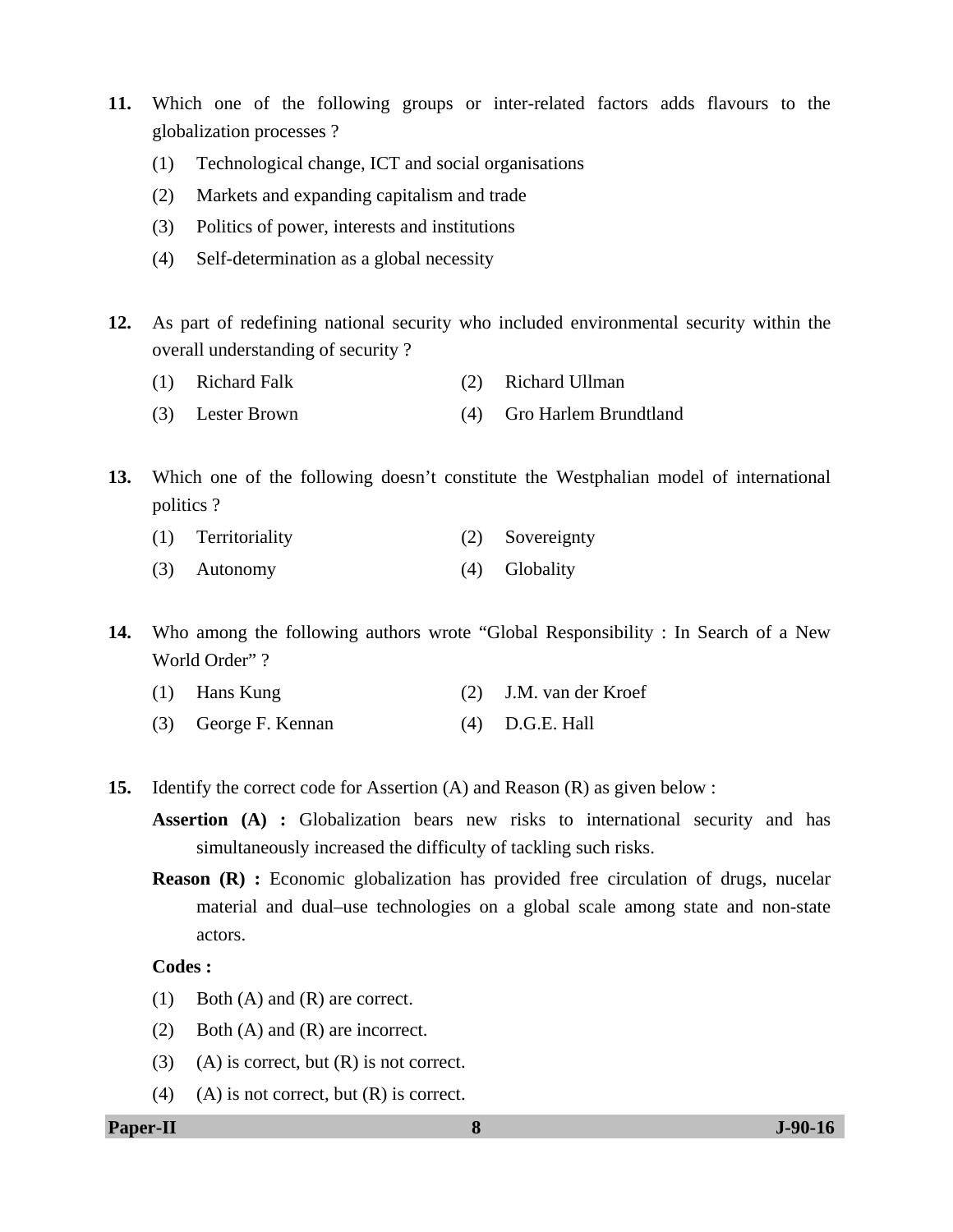- 11. निम्नलिखित में से कौन सा समूह अथवा परस्पर संबंधित कारक भूमंडलीकरण प्रक्रिया में महत्त्वपूर्ण योगदान देता है ?
	- (1) प्रौद्योगिकीय परिवर्तन, आई सी टी तथा सामाजिक संगठन ।
	- (2) बाज़ार तथा फैलता हुआ पूंजीवाद एवं व्यापार ।
	- (3) सत्ता की राजनीति, स्वार्थ एवं संस्थान ।
	- (4) वैश्विक आवश्यकता के रूप में आत्म निर्धारण ।
- 12. राष्ट्रीय सुरक्षा को पुनर्परिभाषित करने के एक अंग के रूप में किसने पर्यावरण सुरक्षा को समग्न सुरक्षा की समझदारी के भीतर सम्मिलित किया था  $\theta$ 
	- (1) रिचर्ड फॉक (2) रिचर्ड उल्लमैन
	- (3) लेस्टर ब्राउन (4) ग्रो हार्लेम ब्रुंड्टलैंड
- **13.** ×®Ö´®Ö×»Ö×ÜÖŸÖ ´Öë ÃÖê ÛúÖî®Ö †®ŸÖ¸üÖÔ™ÒüßµÖ ¸üÖ•Ö®Öß×ŸÖ Ûêú ¾ÖêÙü±ú»Öß ´ÖÖò›ü»Ö Ûúß ÃÖÓ¸ü"Ö®ÖÖ ®ÖÆüà Æîü ?
	- (1) प्रादेशिकता (2) सम्प्रभुता
	- (3) स्वायत्तता (4) वेश्विकता
- 14. नीचे दिए गए लेखकों में से उस सही नाम को चुनिए, जिसने ''ग्लोबल रेसपोन्सिबिलिटी : इन सर्च ऑफ ए न्यू वर्ल्ड ऑर्डर" नामक पुस्तक लिखी थी ?
	- (1) ÆÓüÃÖ ÛãÓúÝÖ (2) •Öê.‹´Ö.¾ÖÖ®Ö ›êü¸ü ÛÎúÖꇱú
	- $(3)$  नॉर्ज एफ. केनन  $(4)$  डी.जी.ई. हाल
- 15. नीचे दिए गए अभिकथन (A) और तर्क (R) के सही कूट की पहचान कीजिए :
	- **अभिकथन (A) :** वैश्वीकरण में अंतर्राष्ट्रीय सुरक्षा के प्रति नए जोखिम हैं और इसके साथ ही इस प्रकार के <u>जोखिमों से निपटने में कठिनाई बढ़ा दी है</u>।
	- **तर्क (R) :** आर्थिक वैश्वीकरण ने वैश्विक स्तर पर स्टेट और नोन-स्टेट एक्टर्स के बीच नशीले पदार्थों. नाभिकीय सामग्री और दोहरे-उपयोग की प्रौद्योगिकी का मुक्त परिसंचारण (फ्री सर्कुलेशन) प्रदान किया है ।

<u>क</u>ूट :

- (1) (A) और (R) दोनों सही हैं ।
- (2)  $(A)$  और  $(R)$  दोनों गलत हैं ।
- (3) (A) सही है, पर (R) सही नहीं है ।
- $(4)$   $(A)$  सही नहीं है, पर  $(R)$  सही है ।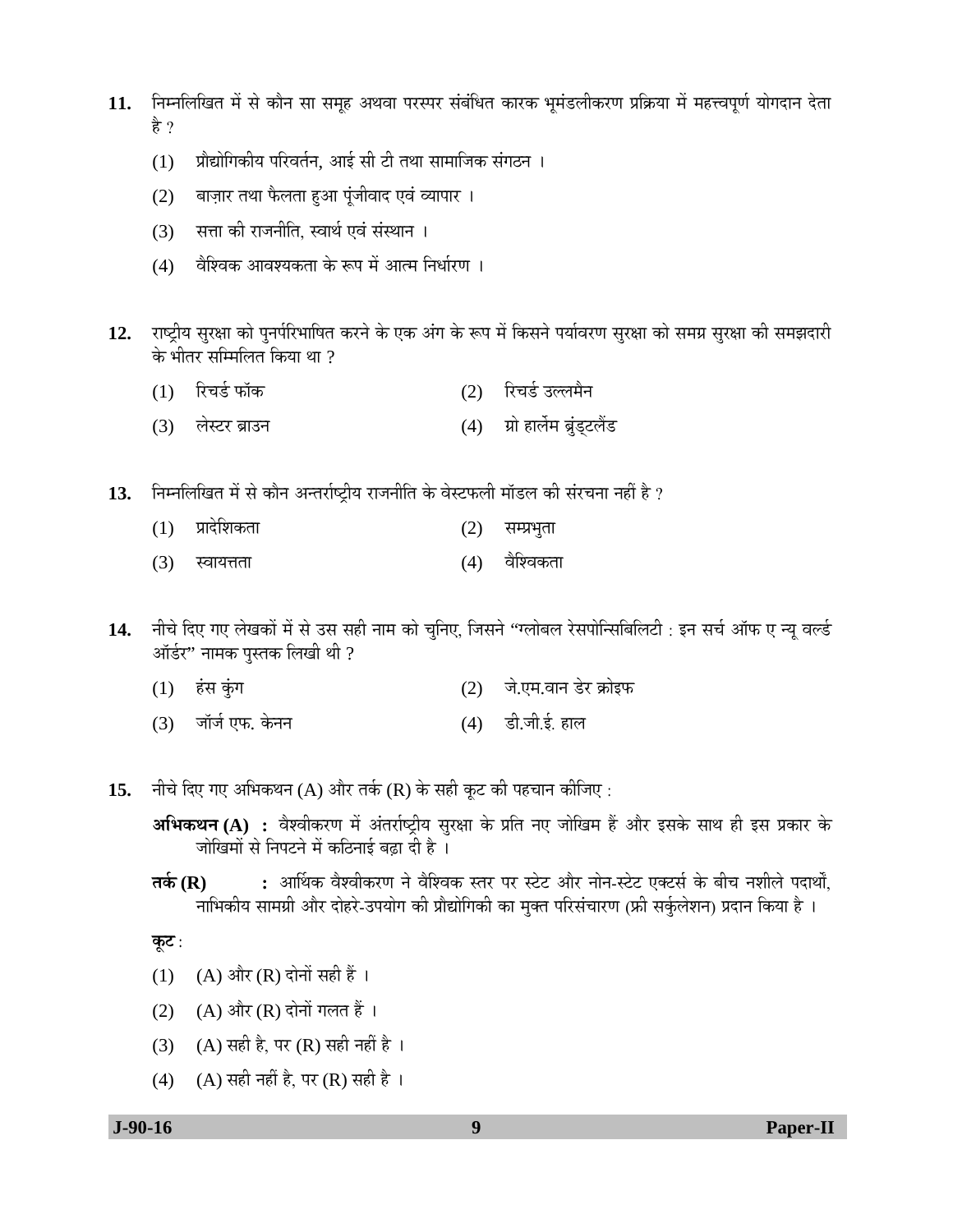**16.** Which one of the following institutions was not associated with the Brelton Woods system in order to create a New International Economic Order ?

| $(1)$ IMF      | $(2)$ GATT |
|----------------|------------|
| (3) World Bank | $(4)$ ADB  |

**17.** Match List – I (TNCs) with List – II (Products) using the codes given below :

|               |           | $List - I (TNCs)$     |        |              | $List - II$ (Products)  |
|---------------|-----------|-----------------------|--------|--------------|-------------------------|
|               |           |                       |        |              | a. Marcopolo i. Banking |
|               |           | b. Bombardier ii. Oil |        |              |                         |
|               |           | c. Citygroup iii. Bus |        |              |                         |
|               | d. Bridas |                       |        |              | iv. Railway Coaches     |
| <b>Codes:</b> |           |                       |        |              |                         |
|               |           | a b c d               |        |              |                         |
| (1)           |           | iii iv i ii           |        |              |                         |
|               | $(2)$ iv  |                       | iii ii | $\mathbf{i}$ |                         |
|               |           | $(3)$ ii ii ii iv     |        |              |                         |
|               |           | $(4)$ i ii            | iv     | iii          |                         |

- **18.** Identify the correct code for Assertion (A) and Reason (R) as given below :
	- **Assertion (A) :** The expression 'Tragedy of Commons' refers to a process in which rational users of natural resources, might eventually, in the absence of a regulatory authority, over-use and exhaust the resources.

**Reason (R) :** This problem affects only the developing world.

# **Codes :**

- (1) Both (A) and (R) are correct.
- (2) Both (A) and (R) are not correct.
- (3) (A) is correct, but  $(R)$  is not correct.
- (4) (A) is not correct, but  $(R)$  is correct.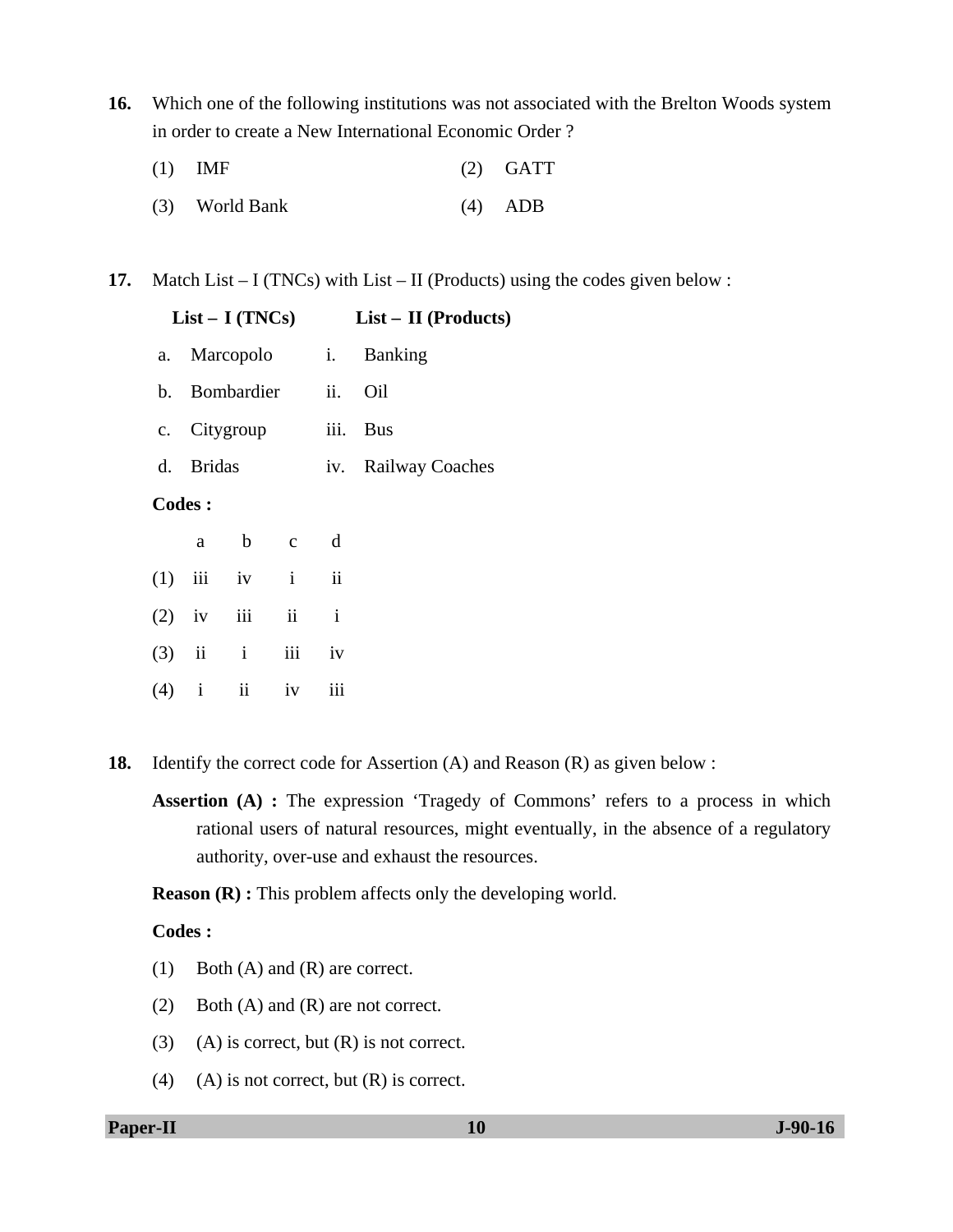- 16. Fiम्नलिखित में से कौन सी संस्था नवीन अंतर्राष्ट्रीय आर्थिक व्यवस्था के निर्माण हेतु ब्रेल्टॉन वुड्स प्रणाली से संबंधित नहीं थी  $\,$ 
	- $(1)$  आई.एम.एफ. (2) गैट (GATT)
	- (3) विश्व बैंक (4) ए डी बी

17. नीचे दिए गए कूट का प्रयोग करते हुए सूची – I (टी.एन.सी.) को सूची – II (उत्पाद) के साथ सुमेलित कीजिए :

| सूची – I       | सूची – II    |                       |                 |                              |
|----------------|--------------|-----------------------|-----------------|------------------------------|
|                | (टी.एन.सी.)  |                       | (उत्पाद)        |                              |
| $\mathbf{a}$ . |              |                       |                 | मार्कोपोलो i. बैंकिंग        |
|                |              |                       |                 | b. बॉम्बार्डियर ii. तेल(ऑयल) |
|                |              | c. सिटी ग्रुप iii. बस |                 |                              |
|                | d. बृदास     |                       |                 | iv. रेलवे कोच                |
| कूट :          |              |                       |                 |                              |
|                | a            | $\mathbf b$           | $\mathbf{c}$    | d                            |
|                | $(1)$ iii iv |                       | $\mathbf{i}$    | $\ddot{\mathbf{i}}$          |
| (2)            | iv           | iii                   | $\ddot{\rm ii}$ | $\mathbf{i}$                 |

- $(3)$  ii ii iii iv  $(4)$  i ii iv iii
- 18. Fiम्नलिखित अभिकथन (A) और तर्क (R) के सही कूट की पहचान कीजिए :
	- **अभिकथन (A) : "ट्रे**जेडी ऑफ कॉमन्स" अभिव्यक्ति का तात्पर्य एक ऐसी प्रक्रिया से है, जिसमें किसी विनियामक सत्ता के अभाव में प्राकृतिक संसाधनों के तर्कसंगत उपयोगकर्त्ता अंतत: अत्यधिक उपयोग कर सकते हैं और संसाधनों को खत्म कर सकते हैं ।
	- **तर्क (R) :** यह समस्या केवल विकासमान दुनिया को प्रभावित करती है ।

- (1) (A) और (R) दोनों सही हैं ।
- (2) (A) और (R) दोनों सही नहीं हैं ।
- (3) (A) सही है, पर (R) सही नहीं है ।
- (4) (A) सही नहीं है, पर (R) सही है।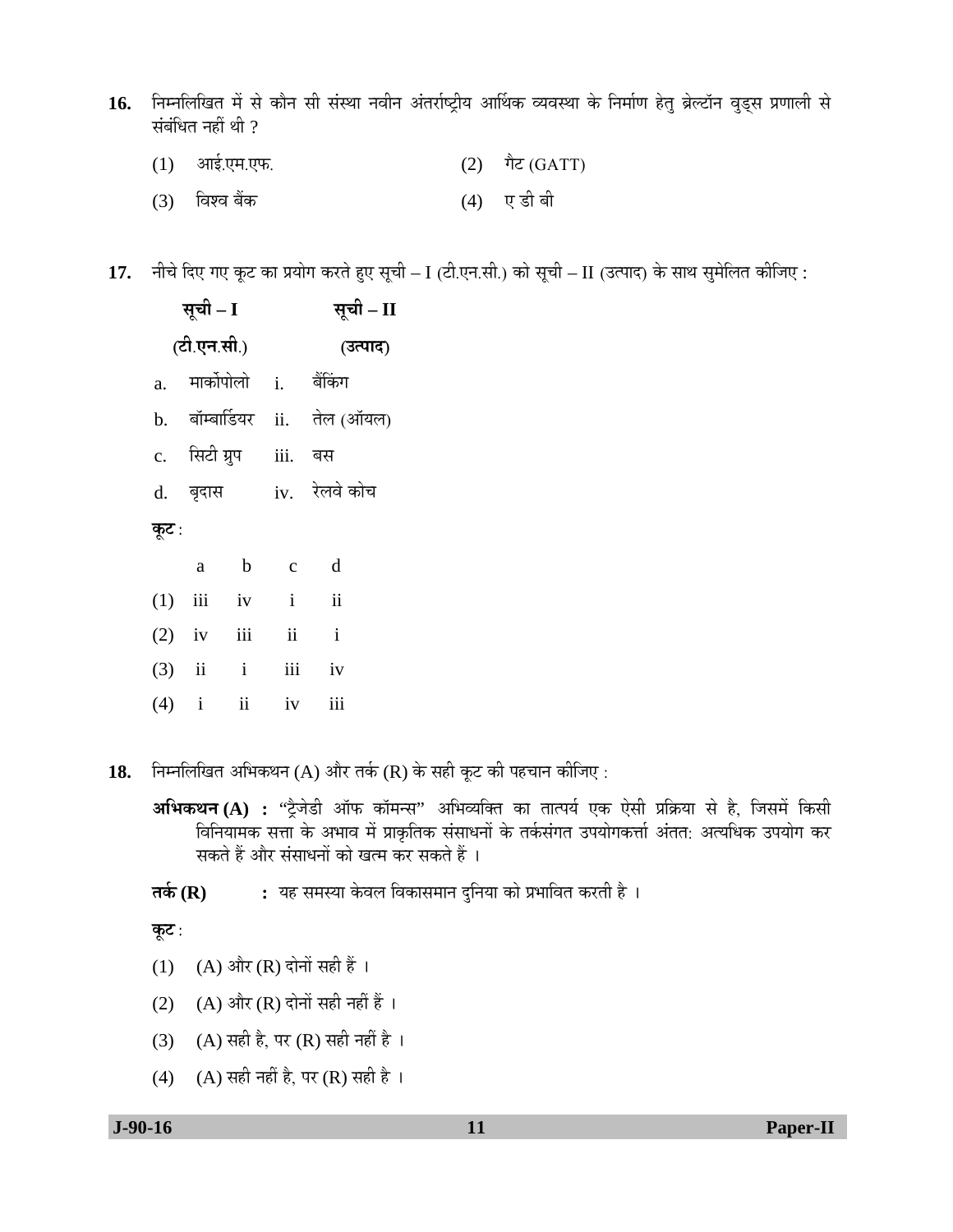- **19.** Identify the correct code for Assertion (A) and Reason (R) as given below :
	- **Assertion (A) :** National security increasingly begins abroad, not at the border, since the borders are as much carriers as barriers to transnational organised violence.
	- **Reason (R) :** Inter-state war has been almost entirely supplanted by intra-state and transstate conflict located in the global South, or on the perimeters of the West.

### **Codes :**

- (1) Both (A) and (R) are correct.
- (2) Both (A) and (R) are not correct.
- (3) (A) is correct, but  $(R)$  is not correct.
- (4) (A) is not correct, but  $(R)$  is correct.
- **20.** Arrange the following treaties in their ascending chronological order and use the code given below :

| i. Oslo Accords              | <b>SALT I Treaty</b> |
|------------------------------|----------------------|
| iii. Limited Test Ban Treaty | iv. Sea-Bed Treaty   |

#### **Codes :**

- $(1)$  i, ii, iii, iv
- $(2)$  ii, iii, iv, i
- $(3)$  iii, iv, ii, i
- $(4)$  iv, iii, ii, i

**21.** The term "Global Zero" is related to which one of the following ?

- (1) Elimination of nuclear weapons
- (2) Elimination of biological weapons
- (3) Elimination of chemical weapons
- (4) Elimination of weather weapons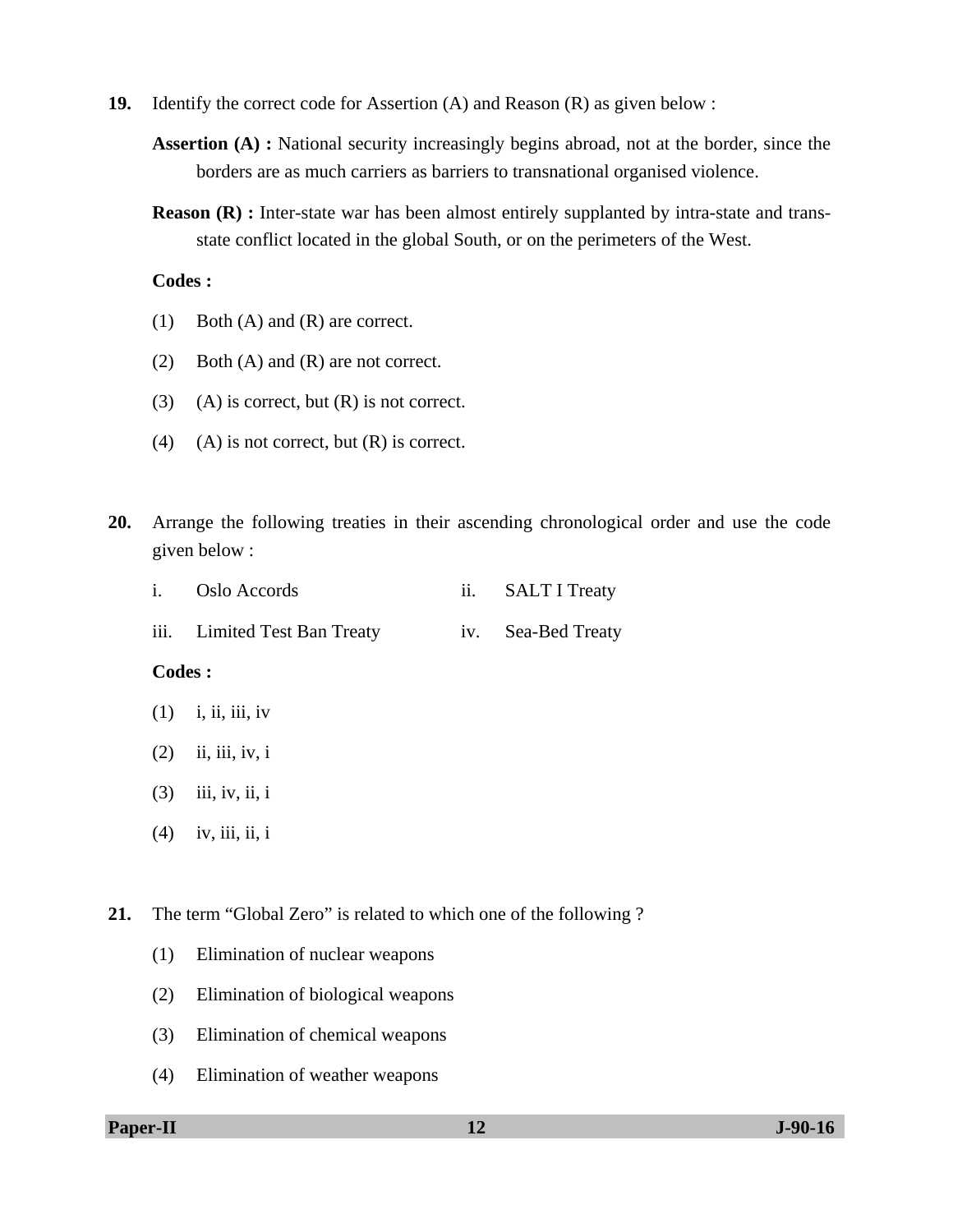- 19. Fiम्नलिखित अभिकथन (A) और तर्क (R) के लिये सही कूट की पहचान कीजिए :
	- **अभिकथन (A) :** राष्ट्रीय सुरक्षा विदेश में, न कि सीमा से शुरू होती है, क्योंकि सीमाएँ पार-राष्ट्रीय संगठित हिंसा का समान रूप से वाहक तथा अवरोध दोनों हैं ।
	- **तर्क (R) :** अन्तर-राज्यीय युद्ध प्राय: पूर्ण रूप से वैश्विक दक्षिण अथवा पश्चिम परिमाप में अवस्थित .<br>अन्तरा-राज्य और पार-राज्य संघर्ष के द्वारा विस्थापित किया गया है ।

कूट :

- (1) (A) और (R) दोनों सही हैं ।
- (2) (A) और (R) दोनों गलत हैं ।
- (3) (A) सही है, परन्तु (R) गलत है।
- (4) (A) गलत है, परन्तु (R) सही है ।
- 20. निम्नलिखित संधियों को उनके आरोही काल क्रम में व्यवस्थित कीजिए और नीचे दिए गए कूट का प्रयोग करें :

| ओस्लो समझौते | साल्ट-ा संधि |
|--------------|--------------|
|              |              |

iii. सीमित परीक्षण निषेध संधि iv. समुद्री-अंतस्तल संधि

<u>कूट :</u>

- $(1)$  i ii iii iv
- $(2)$  ii iii iv i
- $(3)$  iii iv ii i
- $(4)$  iv iii ii i

21. पद ''ग्लोबल जीरो'' निम्नलिखित में से किससे संबंधित है :

- $(1)$  नाभिकीय हथियारों की समाप्ति ।
- $(2)$  जैविक हथियारों की समाप्ति ।
- (3) रासायनिक हथियारों की समाप्ति ।
- (4) मौसम को परिवर्तित करने वाले हथियारों की समाप्ति ।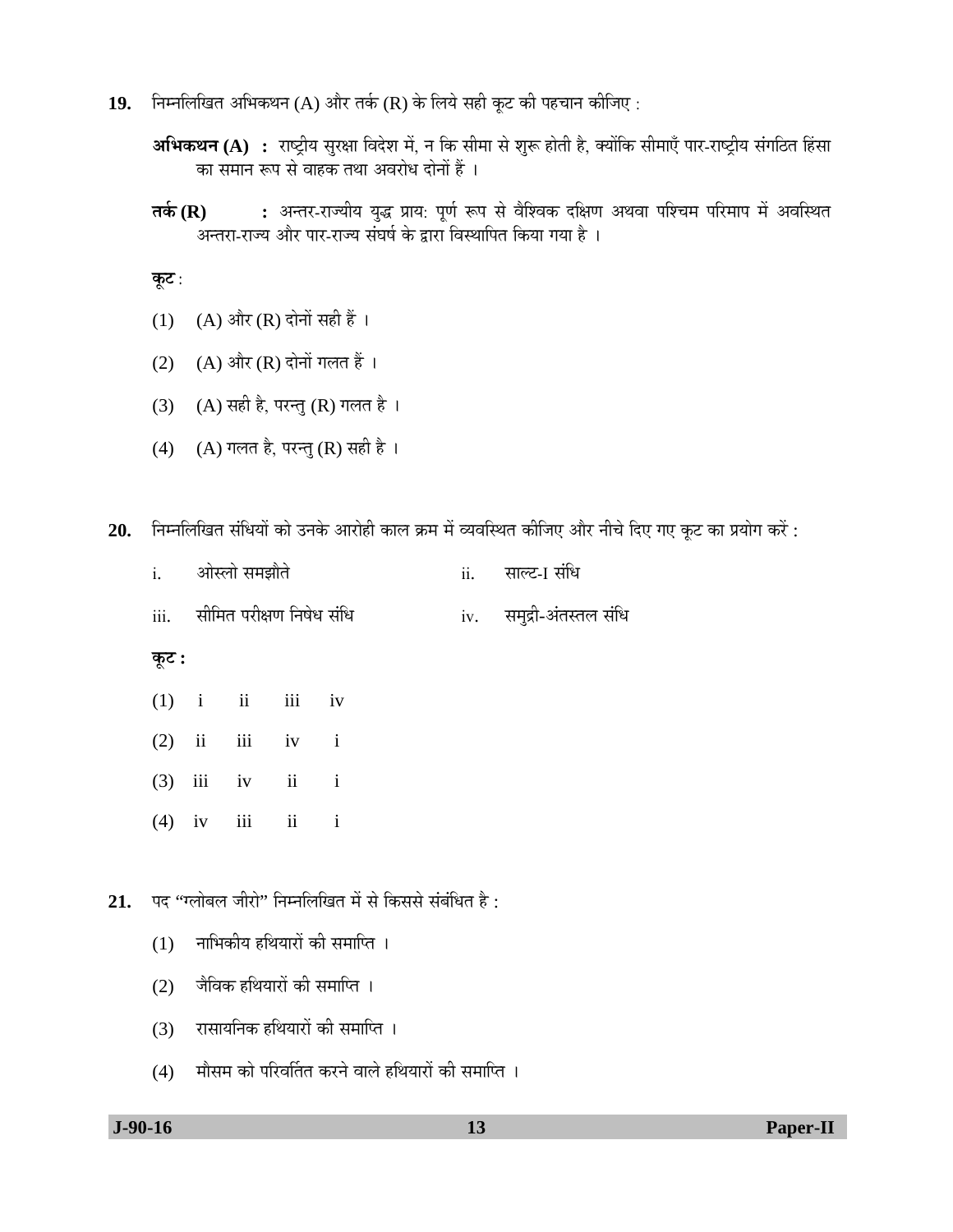**22.** Identify the correct code for Assertion (A) and Reason (R) as given below :

**Assertion (A) :** The semantic muddle over the definition and interpretation of terrorism, is being misused by some states as a cover-up by them in their support of trans-border terrorism and in pursuit of their foreign policy strategy against other states.

**Reason (R) :** This has resulted in the impasse over the definition of terrorism and the adoption of a comprehensive convention on International Terrorism.

#### **Codes :**

- (1) Both (A) and (R) are correct and (R) supports (A).
- (2) Both (A) and (R) are not correct.
- (3) (A) is correct, but  $(R)$  is not correct.
- (4) (A) is not correct, but  $(R)$  is correct.
- **23.** Identify the correct code for Assertion (A) and Reason (R) as given below :

**Assertion (A) :** In the post-cold war period, India has followed a policy of multiengagement by improving its relations with all the major powers.

**Reason (R) :** India is no longer a member of the Non-alignment movement.

### **Codes :**

- (1) Both (A) and (R) are not correct.
- (2) Both (A) and (R) are correct.
- (3) (A) is correct and  $(R)$  is not correct.
- (4) (A) is not correct and  $(R)$  is correct.
- **24.** Which of the following seas are connected by the Suez Canal ?
	- (1) Black Sea and Mediterranean Sea (2) Caspian Sea and Black Sea
	- (3) Mediterranean and Red Sea (4) Red Sea and Arabian Sea

# **25.** Arrange the following events in ascending chronological order using the codes given below :

- i. Baghdad Pact ii. Creation of Israel
- iii. Egyptian Revolution iv. Establishment of Arab League

### **Codes :**

 $(1)$  ii iv iii  $(2)$  iv ii iii i  $(3)$  i iii ii iv  $(4)$  iii ii iv i

**Paper-II** J-90-16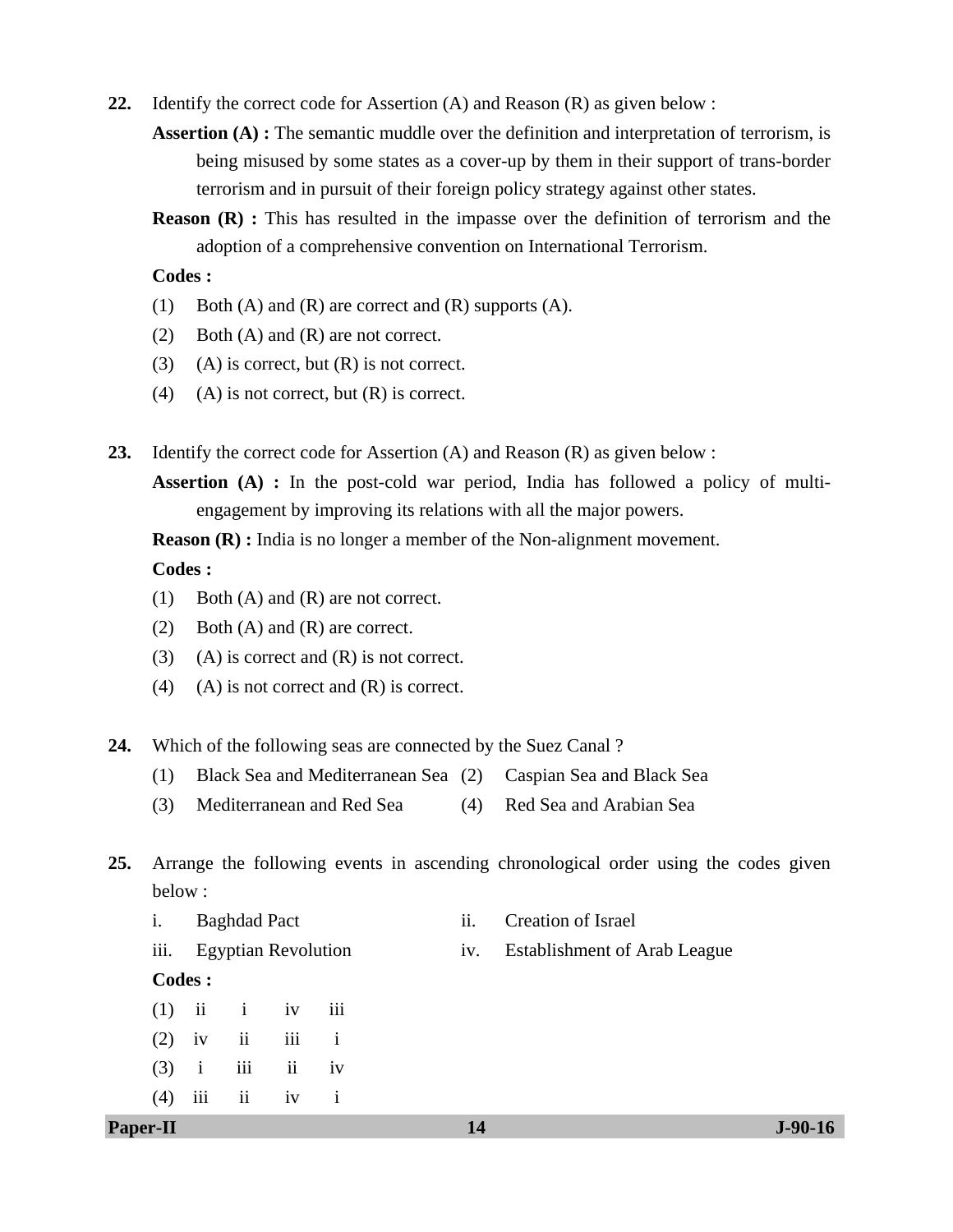- 22. नीचे दिये गए अभिकथन (A) और तर्क (R) के बारे में सही कुट की पहचान कीजिए :
	- **अभिकथन (A) :** आतंकवाद की परिभाषा एवं व्याख्या के बारे में अर्थ-विषयक भ्रम का कुछ राज्य (देश) सीमा-घारीय आतंकवाद के प्रति अपने समर्थन और अन्य राज्यों (देशों) के विरुद्ध अपनी विदेश नीति की रणनीति के प्रयत्न के लिए एक आड़ के रूप में दुरुपयोग कर रहे हैं ।
	- **तर्क (R) :** इसका परिणाम आतंकवाद की परिभाषा पर और अंतर्राष्ट्रीय आतंकवाद पर एक व्यापक कन्वेन्शन अंगीकार करने के गतिरोध के रूप में सामने आया है ।

**कूट** :

- (1) (A) एवं (R) दोनों सही हैं और (R), (A) का समर्थन करता है।
- (2)  $(A)$  एवं (R) दोनों सही नहीं हैं ।
- $(3)$   $(A)$  सही है, पर  $(R)$  सही नहीं है ।
- (4) (A) सही नहीं है, पर (R) सही है।
- **23.** नीचे दिये गए अभिकथन (A) और तर्क (R) के बारे में निम्नलिखित में से सही कूट की पहचान कीजिए :
	- **अभिकथन (A) :** शीत युद्धोत्तर काल में भारत ने सभी प्रमुख शक्तियों के साथ संबंध सुधार द्वारा बहु संलग्नता की नीति का अनुसरण किया है ।
	- **तर्क (R) :** भारत अब गुट निरपेक्ष आंदोलन का एक सदस्य नहीं रहा है ।

<u>क</u>ूट :

- (1) (A) और (R) दोनों सही नहीं हैं ।
- (2)  $(A)$  और  $(R)$  दोनों सही हैं ।
- (3) (A) सही है और (R) सही नहीं है ।
- (4) (A) सही नहीं है और (R) सही है।
- 2**4.** निम्नलिखित में से किन-किन सागरों को स्वेज नहर जोड़ती है ?
	- $(1)$  काला सागर और भूमध्य सागर  $(2)$  कैस्पियन सागर और काला सागर
	- (3) भूमध्य सागर और लाल सागर (4) लाल सागर और अरब सागर
- 25. निम्नलिखित घटनाओं को नीचे दिये गये कूट की सहायता से उनके आरोही कालक्रमानुसार व्यवस्थित कीजिए :

| $J-90-16$ |          |              |                                                                                        |  | 15  | <b>Paper-II</b>        |
|-----------|----------|--------------|----------------------------------------------------------------------------------------|--|-----|------------------------|
|           | (4)      |              | iii ii iv i                                                                            |  |     |                        |
|           |          |              |                                                                                        |  |     |                        |
|           | (3)      | $\mathbf{i}$ | iii ii iv                                                                              |  |     |                        |
|           | $(2)$ iv |              | $\overrightarrow{\text{ii}}$ $\overrightarrow{\text{iii}}$ $\overrightarrow{\text{i}}$ |  |     |                        |
|           | (1)      |              | ii i iv iii                                                                            |  |     |                        |
|           | कूट :    |              |                                                                                        |  |     |                        |
|           | iii.     |              | मिस्र की क्रांति                                                                       |  |     | iv. अरब लीग की स्थापना |
|           | i.       |              | बगदाद समझौता                                                                           |  | ii. | इजराइल का जन्म         |
|           |          |              |                                                                                        |  |     |                        |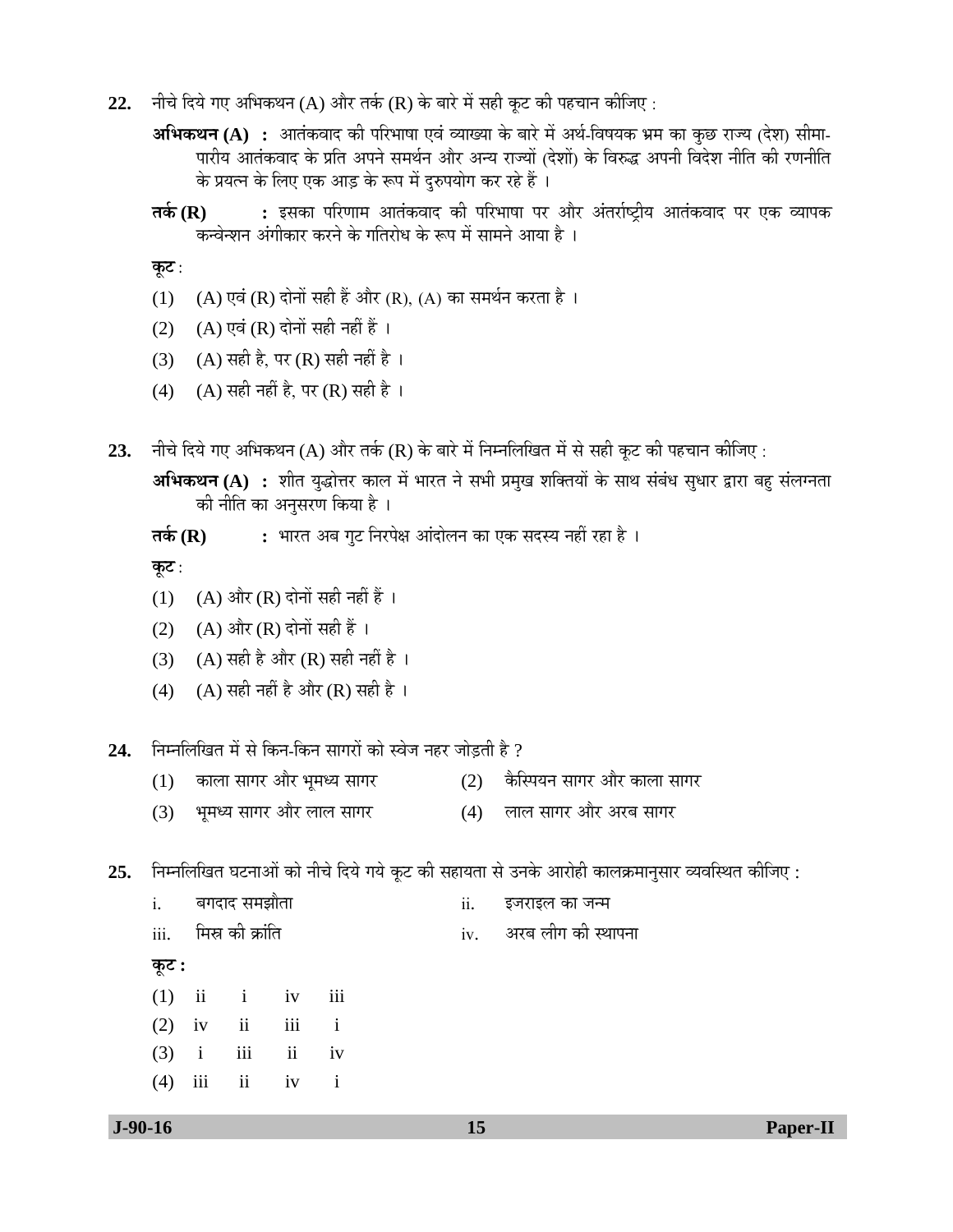**26.** Match the following places which became famous during the Arab Spring as given in List- I with the Countries to which they belong in List-II, using the codes given below :

|  |               |                 |                   |              | $List - I (Place)$ $List - II (Country)$ |
|--|---------------|-----------------|-------------------|--------------|------------------------------------------|
|  |               |                 |                   |              | a. Tahhrir Square i. Oman                |
|  |               | b. Green Square |                   |              | ii. Bahrain                              |
|  |               |                 |                   |              | c. Pearl Roundabout iii. Egypt           |
|  |               |                 |                   |              | d. Globe Roundabout iv. Libya            |
|  | <b>Codes:</b> |                 |                   |              |                                          |
|  | a a           |                 | b c d             |              |                                          |
|  |               |                 | $(1)$ iii iv i ii |              |                                          |
|  |               | $(2)$ ii iii    | $iv$ $i$          |              |                                          |
|  |               |                 | $(3)$ iii iv ii i |              |                                          |
|  |               | $(4)$ iv ii     | iii               | $\mathbf{i}$ |                                          |

**27.** Match the following places mentioned in List – I with the countries they are associated with as mentioned in List – II, using the codes given below :

|                |              |               | $List - I$ (Places) |              |     | $List - II (Country)$ |  |           |
|----------------|--------------|---------------|---------------------|--------------|-----|-----------------------|--|-----------|
| a.             |              | West Bank     |                     |              | i.  | Syria                 |  |           |
| $\mathbf b$ .  | Gaza         |               |                     |              | ii. | Jordan                |  |           |
| $\mathbf{c}$ . |              | Jerusalem     |                     |              |     | iii. Egypt            |  |           |
| d.             |              | Golan Heights |                     |              |     | iv. Israel            |  |           |
|                | Codes:       |               |                     |              |     |                       |  |           |
|                | $\mathbf{a}$ | $\mathbf b$   | $\mathbf{C}$        | d            |     |                       |  |           |
| $(1)$ iv       |              | $\rm i$       | $\,$ iii            | $\rm ii$     |     |                       |  |           |
| (2)            | $\,$ ii      | iii           | iv                  | $\mathbf i$  |     |                       |  |           |
| (3)            | $\rm iii$    | iv            | $\rm ii$            | $\mathbf{i}$ |     |                       |  |           |
| (4)            | $\mathbf{i}$ | $\rm ii$      | $\rm iii$           | iv           |     |                       |  |           |
| Paper-II       |              |               |                     |              |     | 16                    |  | $J-90-16$ |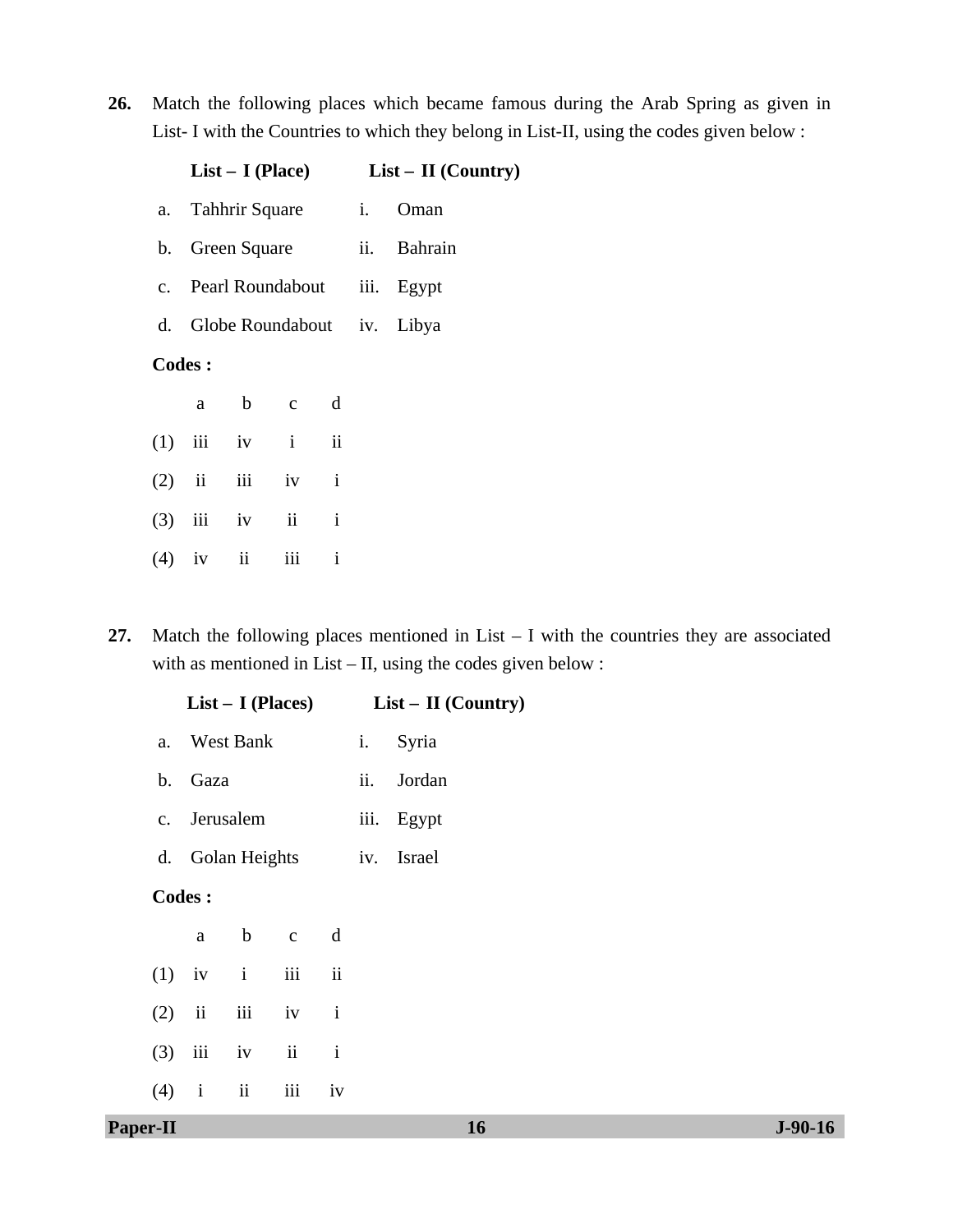**26.** सूची – I में दिये गये 'अरब स्प्रिंग' के दौरान मशहूर हुए स्थानों तथा सूची – II में दिये गये इन स्थानों के देशों से को नीचे दिये गये कूट की सहायता से सुमेलित कीजिये :

|       |   | सूची – I                                |          | सूची – II                 |                                |
|-------|---|-----------------------------------------|----------|---------------------------|--------------------------------|
|       |   | (स्थान)                                 |          |                           | (देश)                          |
|       |   |                                         |          | a. तहरीरंस्क्वेअर i. ओमान |                                |
|       |   | b. ग्रीन <sup>स्क्</sup> वेअर ii. बहरीन |          |                           |                                |
|       |   | c. पर्ल राउंडएबाउट iii. मिस्र           |          |                           |                                |
|       |   |                                         |          |                           | d. ग्लोब राउंडएबाउट iv. लीबिया |
| कूट : |   |                                         |          |                           |                                |
|       | a | $\mathbf b$                             | $c \, d$ |                           |                                |
|       |   | $(1)$ iii iv i                          |          | $\ddot{\rm ii}$           |                                |
|       |   | $(2)$ ii iii iv                         |          | $\mathbf{i}$              |                                |
|       |   | $(3)$ iii iv                            | ii       | $\mathbf{i}$              |                                |
|       |   | $(4)$ iv ii iii i                       |          |                           |                                |

2**7.** नीचे दिये गये कूट की सहायता से सूची – I में दिए गए स्थानों को सूची – II में दिये गये उनसे संबंधित देशों के साथ सुमेलित कीजिये :

|       |                  | सूची – I | सूची – II         |                                   |  |  |
|-------|------------------|----------|-------------------|-----------------------------------|--|--|
|       |                  | (स्थान)  |                   | (देश)                             |  |  |
|       | a.    पश्चिमी तट |          |                   | i. सीरिया                         |  |  |
|       | b. गाजा          |          |                   | ii. जोर्डन                        |  |  |
|       | c. जेरुसलम       |          |                   | iii. मिस्र                        |  |  |
|       |                  |          |                   | d. गोलान की पहाड़ियाँ iv. इज़राइल |  |  |
| कूट : |                  |          |                   |                                   |  |  |
|       |                  |          | a b c d           |                                   |  |  |
|       |                  |          | $(1)$ iv i iii ii |                                   |  |  |
|       |                  |          | $(2)$ ii iii iv i |                                   |  |  |
|       |                  |          | $(3)$ iii iv ii i |                                   |  |  |
|       |                  |          | $(4)$ i ii iii iv |                                   |  |  |
|       |                  |          |                   |                                   |  |  |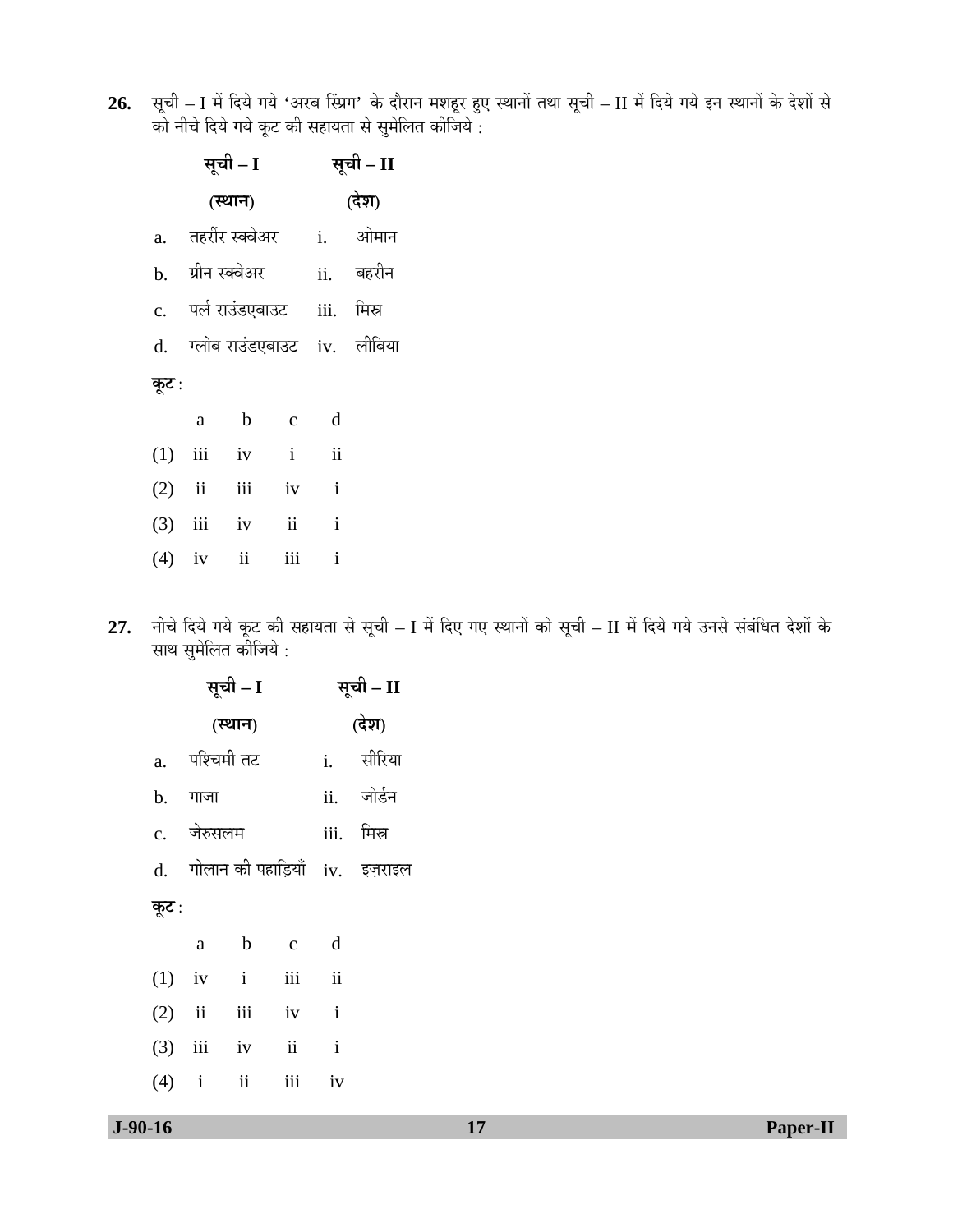- **28.** What made India to break its diplomatic relations with South Africa in 1946 ?
	- (1) Humiliating treatment given to Mahatma Gandhi.
	- (2) South Africa's policy of Apartheid.
	- (3) Discriminatory treatment given to the people of Indian origin in South Africa.
	- (4) Barriers imposed on Indian trade by South Africa.
- **29.** Identify the correct code for Assertion (A) and Reason (R) as given below :
	- **Assertion (A) :** Subsequent to the war, the population of Bosnia and Kosovo were distinguished according to their respective ethnic origins.
	- **Reason (R) :** The politics of ethnic cleansing proved to be the best way to settle such conflicts between ethnic groups.

# **Codes :**

- (1) Both (A) and (R) are correct.
- (2) Both (A) and (R) are incorrect.
- (3) (A) is correct, but  $(R)$  is not correct.
- (4) (A) is not correct, but  $(R)$  is correct.
- **30.** The Integration of Europe in the mid eighties seemed appropriate due to which of the following major reasons ?
	- (1) Increasing competition against US, growth of Japanese markets, preparation of a single market for Europe.
	- (2) Capturing Third World markets, preparation of a single market for Europe.
	- (3) Increasing competition against US, growth of Japanese markets, growth of Chinese Economy.
	- (4) Promotion of currency deregulation, subordination of national economic regulations, promotion of free market economy.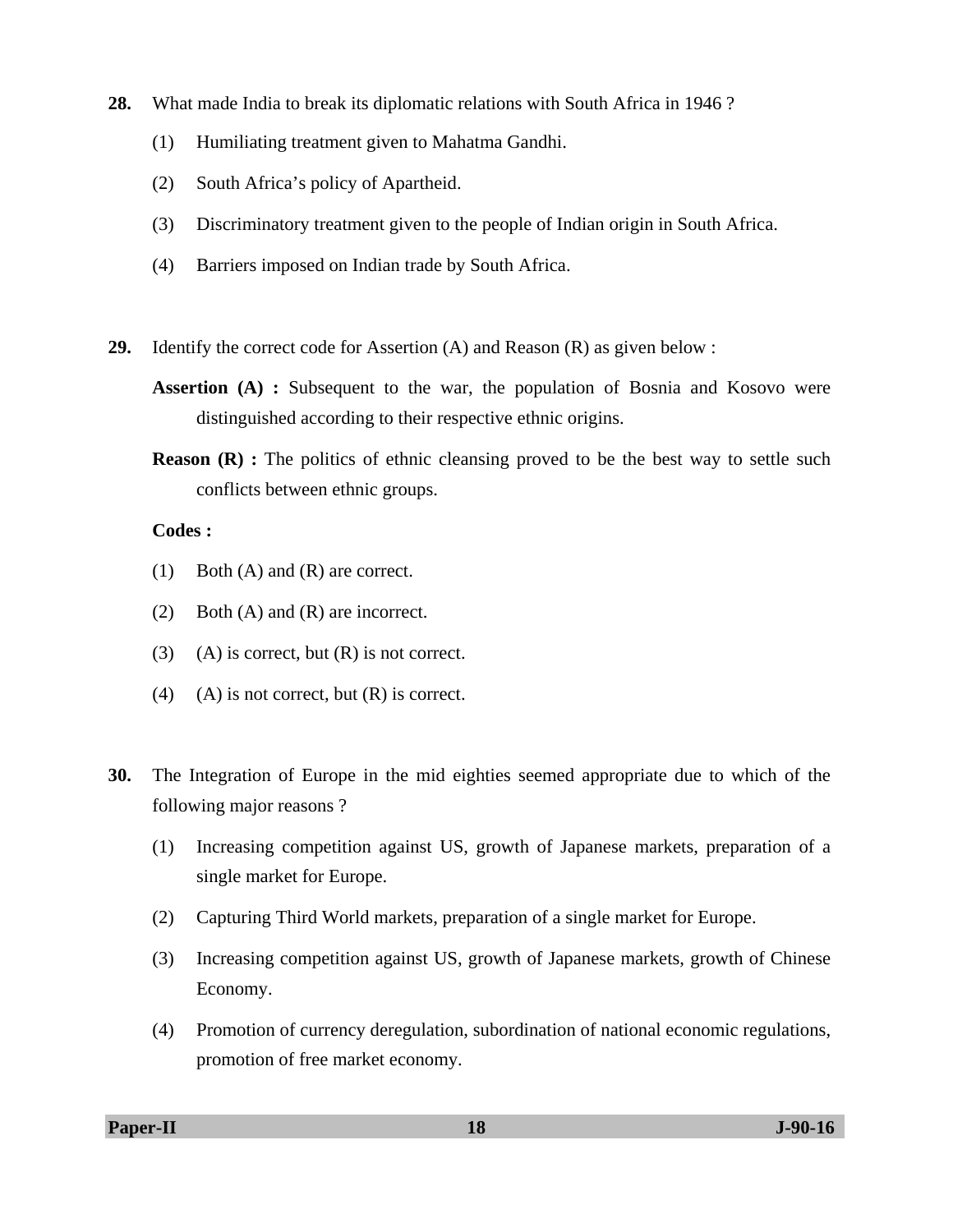- 2**8.** वर्ष 1946 में भारत ने दक्षिण अफ्रीका के साथ राजनयिक संबंध क्यों तोड़े थे ?
	- (1)  $\blacksquare$ महात्मा गांधी के साथ अपमानजनक व्यवहार
	- $(2)$  एंगभेद के बारे में दक्षिण अफ्रीका की नीति
	- (3) दक्षिण अफ्रीका में भारतीय मूल के लोगों के साथ भेदभाव पूर्ण व्यवहार
	- (4) दक्षिण अफ्रीका द्वारा डाली गयी भारतीय व्यापार में बाधा
- 29. निम्नलिखित अभिकथन (A) और तर्क (R) के लिये सही कूट का चयन कीजिए :
	- **अभिकथन (A) :** युद्ध के पश्चात् बोस्निया तथा कोसोवो की जनसंख्या को उनके अपने-अपने नृजातीय मूल के अनुसार श्रेणीबद्ध किया गया ।
	- **तर्क (R) :** नृजातीय खात्मे की राजनीति नृजातीय समूहों के बीच ऐसे संघर्षों को निपटाने के लिये उत्तम तरीका सिद्ध हई है ।

- $(1)$   $(A)$  और  $(R)$  दोनों सही हैं ।
- (2)  $(A)$  और  $(R)$  दोनों गलत हैं।
- (3) (A) सही है, परन्तु (R) गलत है।
- (4) (A) गलत है, परन्तु (R) सही है ।
- $30.$  अस्सी के दशक के मध्य में यूरोप के एकीकरण का निम्नलिखित में से कौन सा मुख्य कारण प्रतीत होता है :
	- (1) संयुक्त राज्य अमेरिका के विरुद्ध बढ़ती स्पर्धा, जापान के बाजारों का विकास, युरोप के लिए एकल बाज़ार का निर्माण ।
	- (2) तीसरी दुनिया के बाज़ारों को कब्जा करना, युरोप के लिए एकल बाज़ार का निर्माण ।
	- (3) संयुक्त राज्य अमेरिका के खिलाफ बढ़ती स्पर्धा, जापान के बाज़ारों का विकास, चीनी अर्थव्यवस्था का विकास ।
	- (4) मुद्रा विनियमन को समाप्त किये जाने को बढ़ावा देना, राष्ट्रीय आर्थिक विनियमनों का अधीनीकरण, स्वतंत्र बाज़ार अर्थव्यवस्था को बढावा दिया जाना ।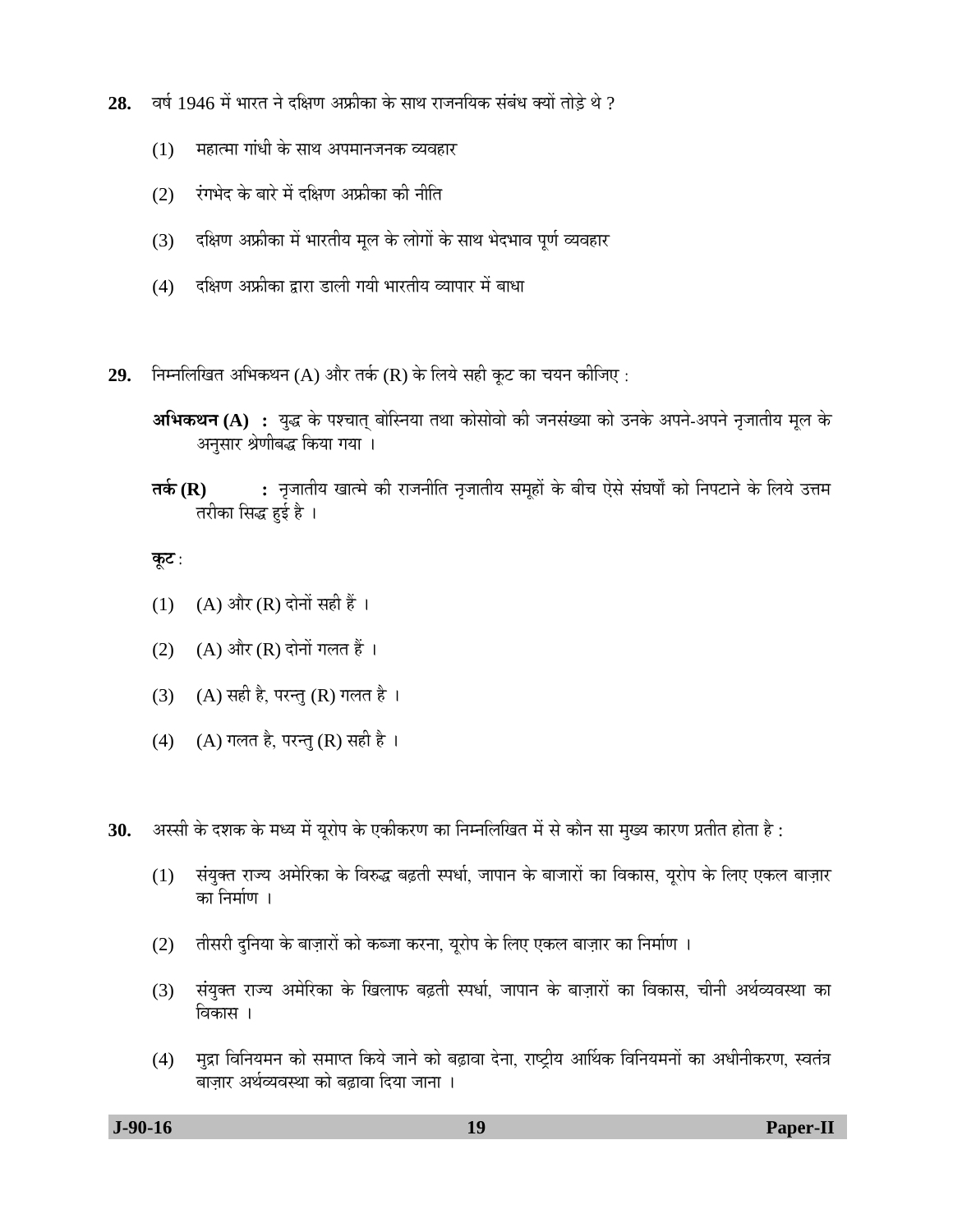**31.** Match colonies as given in List – I with their colonial powers mentioned in List – II and use the correct codes given below :

|     |                         | $List-I$      |              |              |                | $List - II$<br>(Colonial Powers) |  |  |  |
|-----|-------------------------|---------------|--------------|--------------|----------------|----------------------------------|--|--|--|
|     |                         | (Colonies)    |              |              |                |                                  |  |  |  |
| a.  |                         | Burkina Faso  |              |              | $\mathbf{i}$ . | <b>Britain</b>                   |  |  |  |
|     | b. Angola               |               |              |              | ii.            | Portugal                         |  |  |  |
|     |                         | c. Botswana   |              |              |                | iii. Belgium                     |  |  |  |
|     | d. Burundi              |               |              |              |                | iv. France                       |  |  |  |
|     | <b>Codes:</b>           |               |              |              |                |                                  |  |  |  |
|     | a                       | $\mathbf b$   | $\mathbf{C}$ | d            |                |                                  |  |  |  |
| (1) | ii                      |               | $iv$ $i$     | iii          |                |                                  |  |  |  |
| (2) | $\overline{\mathbf{u}}$ |               | iii iv       | $\mathbf{i}$ |                |                                  |  |  |  |
| (3) | iv                      | $\mathbf{ii}$ | $\mathbf{i}$ | iii          |                |                                  |  |  |  |

- $(4)$  i iv iii ii
- **32.** Identify the correct code for Assertion (A) and Reason (R) as given below :
	- **Assertion (A) :** The Brussels Pact intended to extend collective European Control over naval and aerial armament.
	- **Reason (R) :** The revival of German militarism was posing a threat to European States as a potential hegemon.

## **Codes :**

- (1) Both (A) and (R) are correct.
- (2) Both (A) and (R) are incorrect.
- (3) (A) is correct and  $(R)$  is not correct.
- (4) (A) is not correct and  $(R)$  is correct.
- **33.** The major reason for the US Congress for not ratifying the SALT II was due to which one of the following reason ?
	- (1) Rise of fundamentalism in the world
	- (2) Growth of Chinese influence in the Middle East
	- (3) Soviet invasion of Afghanistan
	- (4) Hostage crisis
- **Paper-II 20** J-90-16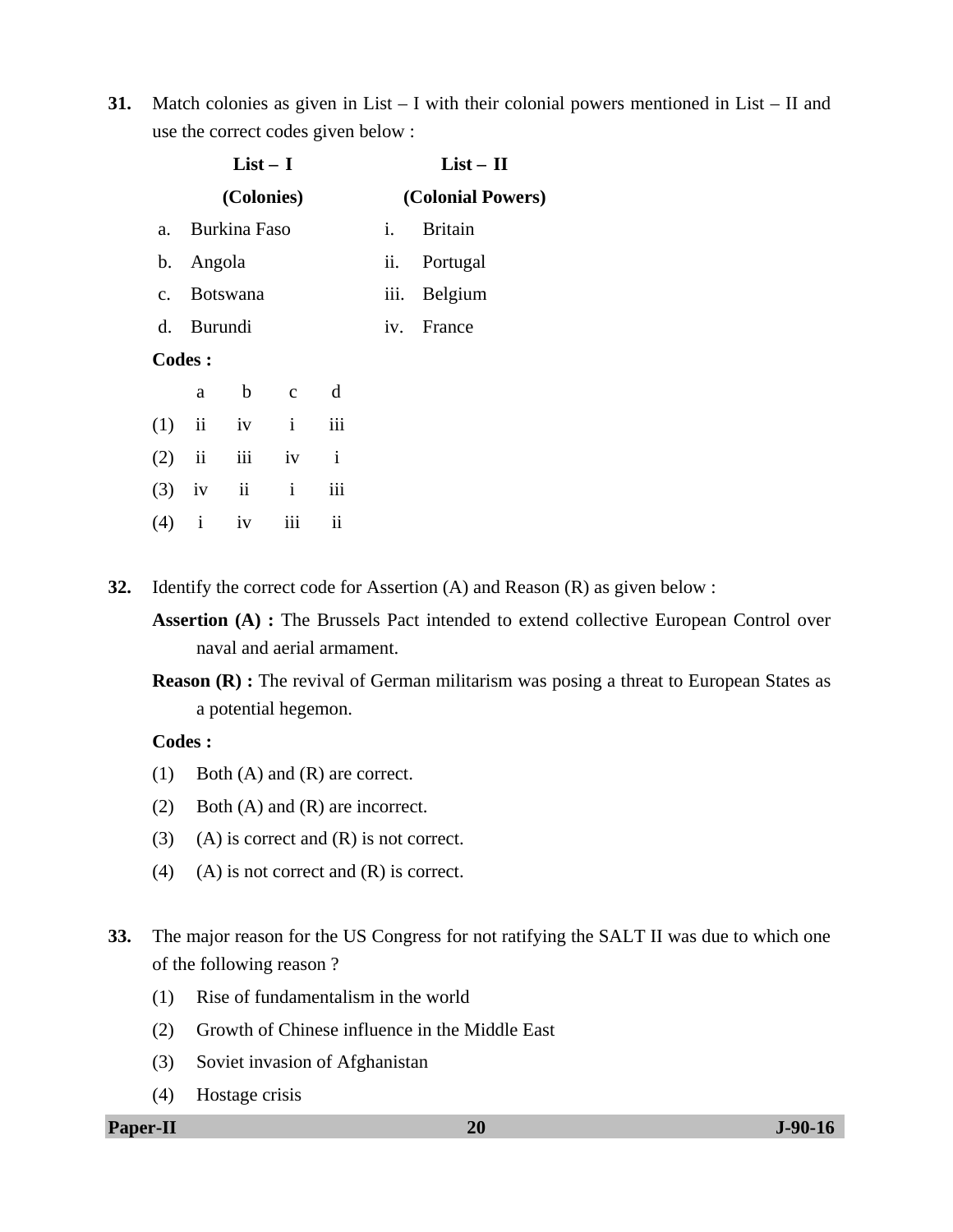31. नीचे दिये गये सही कूट की सहायता से सूची – I में दिये गये उपनिवेशों को सूची – II में दी गई उनकी औपनिवेशिक शक्तियों से सुमेलित कीजिये :

|       |              | सूची – I          | सूची – II            |                   |  |  |  |
|-------|--------------|-------------------|----------------------|-------------------|--|--|--|
|       |              | (उपनिवेश)         | (औपनिवेशिक शक्तियाँ) |                   |  |  |  |
|       |              | a. बुरकीना फासो   |                      | <u>i.</u> ब्रिटेन |  |  |  |
|       | b. अंगोला    |                   |                      | ii. पुर्तगाल      |  |  |  |
|       | c. बोत्सवाना |                   |                      | iii. बेल्जियम     |  |  |  |
|       | d. बुरुन्डी  |                   |                      | iv. फ्रांस        |  |  |  |
| कूट : |              |                   |                      |                   |  |  |  |
|       |              | a b c d           |                      |                   |  |  |  |
|       |              | $(1)$ ii iv i iii |                      |                   |  |  |  |
|       |              | $(2)$ ii iii iv i |                      |                   |  |  |  |
|       |              | $(3)$ iv ii i iii |                      |                   |  |  |  |
|       |              | $(4)$ i iv iii ii |                      |                   |  |  |  |

32. नीचे दिये गये अभिकथन (A) तथा तर्क (R) के लिये सही कूट का चयन कीजिए :

**अभिकथन (A) :** ब्रुसेल्स संधि का उद्देश्य नौसेना तथा वायु सेना युद्ध सामग्री में सामूहिक यूरोपीय नियंत्रण बढाना था ।

**तर्क (R) :** जर्मन सैन्यवाद के फिर से आरंभ हो जाने के कारण यूरोपीय राज्यों को शक्तिमान शासक के रूप में खतरा प्रस्तुत कर रहा था ।

**कूट** :

- (1) (A) और (R) दोनों सही हैं ।
- (2) (A) और (R) दोनों गलत हैं ।
- (3) (A) सही है, परन्तु (R) गलत है।
- (4) (A) गलत है, परन्तु (R) सही है ।

33. निम्नलिखित में से कौन संयुक्त राज्य अमेरीकी कांग्रेस द्वारा साल्ट II की पुष्टि नहीं किये जाने का मुख्य कारण था ?

- (1) विश्व में रूढ़िवादियों का उदय ।
- (2) मध्य पूर्व में चीन के प्रभाव में वृद्धि ।
- (3) अफगानिस्तान पर रूस का आक्रमण ।
- $(4)$  बंधक का संकट ।

 **J-90-16 21 Paper-II**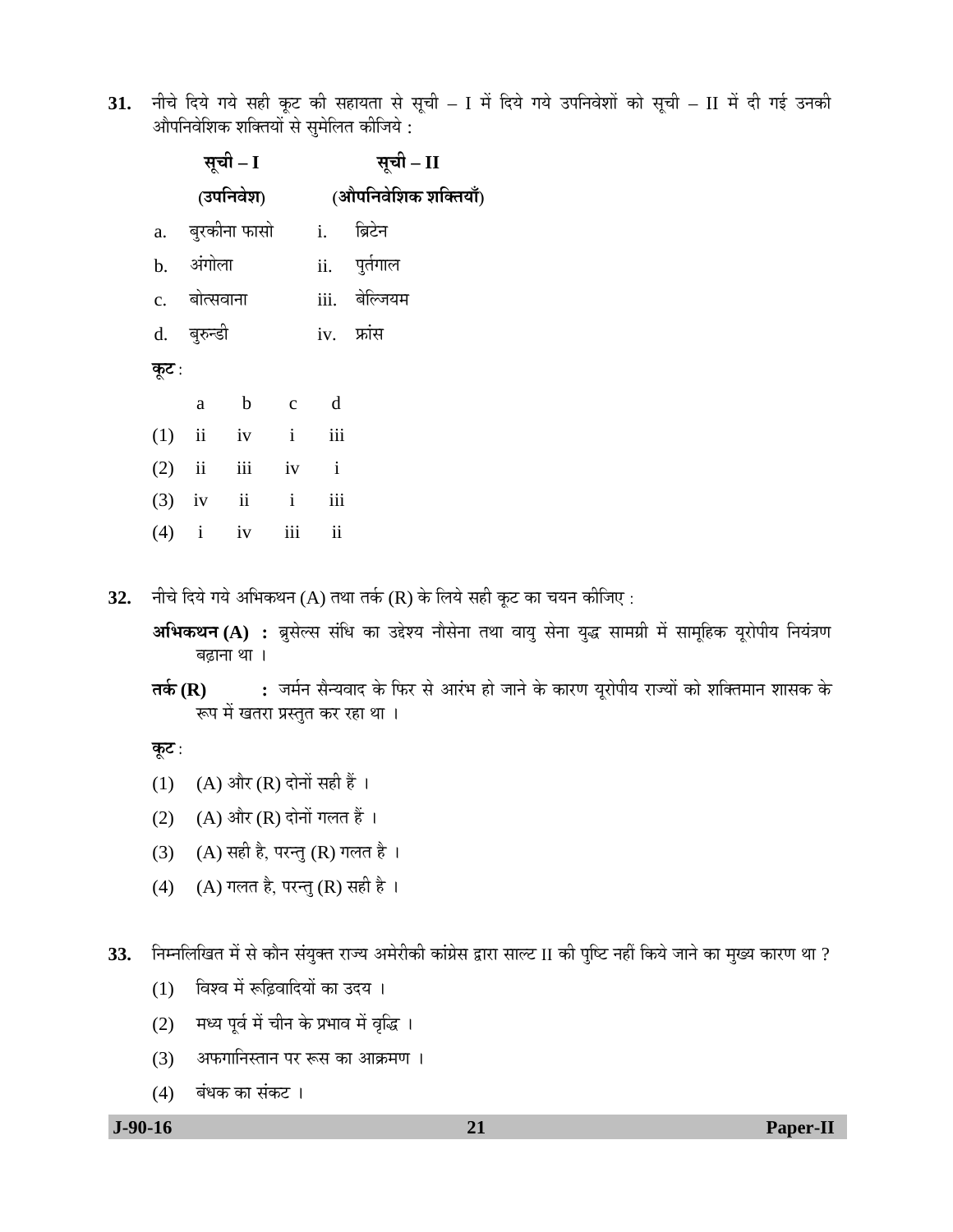- **34.** Identify the correct code for Assertion (A) and Reason (R) as given below :
	- **Assertion (A) :** The past two years have witnessed Indian forward push from Look East to Act East policy.
	- **Reason (R) :** The success of India's Act East policy will be determined by the speedy and actual implementation of its programmes.

 **Codes :** 

- (1) Both (A) and (R) are correct.
- (2) Both (A) and (R) are incorrect.
- (3) (A) is correct and  $(R)$  is not correct.
- (4) (A) is not correct and  $(R)$  is correct.
- **35.** Identify the correct code for Assertion (A) and Reason (R) as given below :
	- **Assertion (A) :** Under the US-India Civil Nuclear Agreement, India agreed to separate civil and nuclear facilities and to place all civil nuclear facilities under IAEA safeguards and in exchange the US agreed to work towards full civil nuclear co-operation with India.
	- **Reason (R) :** The implementation of the waiver made India the only known country with nuclear weapons which is not a party to the NPT but is allowed to carry out nuclear commerce with the rest of the world.

#### **Codes :**

- (1) Both (A) and (R) are correct.
- (2) Both (A) and (R) are not correct.
- (3) (A) is correct and  $(R)$  is not correct.
- (4) (A) is not correct and  $(R)$  is correct.
- **36.** Arrange the following Indian Airforce operations in the ascending chronological order by using the code given below :
	- i. Operation Poomalai ii. Operation Maitri
	- iii. Operation Safed Sagar iv. Tangail Airdrop

## **Codes :**

- $(1)$  iv, i, iii, ii
- $(2)$  i, ii, iii, iv
- $(3)$  ii, iii, iv, i
- (4) iii, iv, i, ii

#### **Paper-II 22 J-90-16**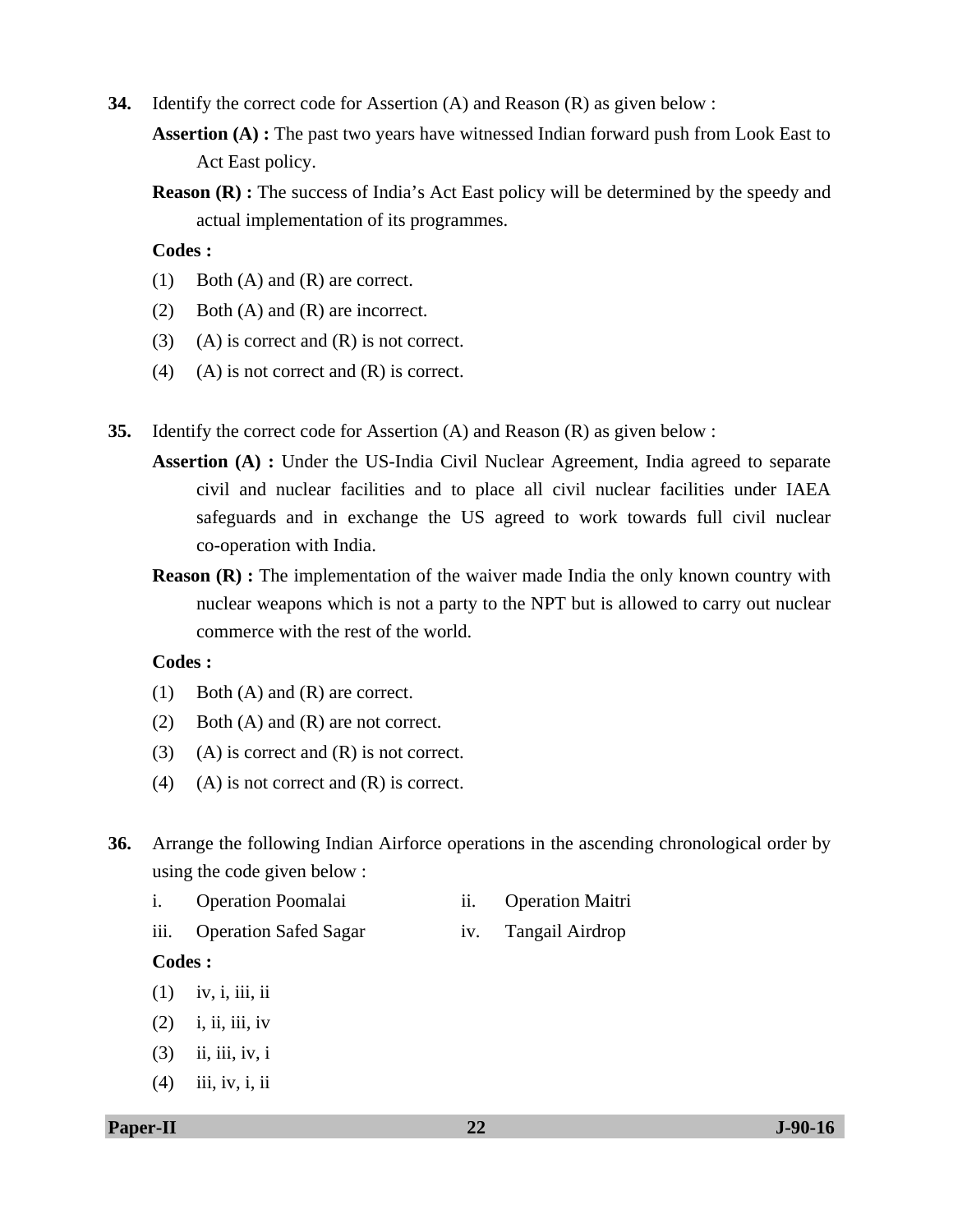34. अभिकथन (A) और तर्क (R) के लिये निम्नलिखित में से सही कुट का चयन कीजिये :

**अभिकथन (A) :** पिछले दो वर्षों में भारत को लुक ईस्ट नीति से एक्ट ईस्ट नीति की ओर तेजी से अग्रसर होता देखा गया है ।

**तर्क (R) :** भारत की एक्ट ईस्ट नीति की सफलता का निर्धारण इसके कार्यक्रमों के द्रुत एवं वास्तविक कार्यान्वयन द्वारा किया जाएगा ।

**कूट** :

- (1) (A) और (R) दोनों सही हैं ।
- (2)  $(A)$  और  $(R)$  दोनों गलत हैं।
- (3) (A) सही है, परन्तु (R) गलत है।
- (4) (A) गलत है, परन्तु (R) सही है।
- **35.** निम्नलिखित अभिकथन (A) और तर्क (R) के सही कूट की पहचान कीजिए :
	- **अभिकथन (A) :** अमेरिका-भारत असैन्य नाभिकीय समझौते के अंतर्गत भारत असैन्य (सिविल) एवं नाभिकीय सुविधाओं को पृथक करने और अपनी सभी असैन्य नाभिकीय सुविधाओं को आई.ए.ई.ए. सुरक्षण (सेफगार्ड्स) में रखने पर सहमत हुआ था । इसके एवज में अमेरिका भारत के साथ पूर्ण असैन्य नाभिकीय सहयोग की दिशा में कार्य करने पर सहमत हुआ था ।
	- **ŸÖÛÔú (R) :** ‡ÃÖ "æû™ü ¯Ö¸ü ÛúÖµÖÖÔ®¾ÖµÖ ÃÖê ³ÖÖ¸üŸÖ ®ÖÖ׳ÖÛúßµÖ ¿ÖáÖÖë Ûêú ÃÖÖ£Ö ‹Ûú´ÖÖ¡Ö –ÖÖŸÖ ¤êü¿Ö ²Ö®Ö ÝÖµÖÖ Æîü, וÖÃÖ®Öê एन.पी.टी. पर हस्ताक्षर नहीं किए हैं. फिर भी उसे शेष विश्व के साथ नाभिकीय वाणिज्य करने की अनुमति प्राप्त है ।

- $(1)$   $(A)$  और  $(R)$  दोनों सही हैं ।
- (2) (A) और (R) दोनों सही नहीं हैं ।
- (3) (A) सही है, पर (R) सही नहीं है ।
- (4) (A) सही नहीं है, पर (R) सही है।
- 36. नीचे दिए गए कूट का प्रयोग करते हुए निम्नलिखित भारतीय वायुसेना अभियानों (इंडियन एयरफोर्स ऑपरेशंस) को उनके आरोही कालक्रम में व्यवस्थित कीजिए :

|       | i. ऑपरेशन पूमालई |                       | ii. ऑपरेशन मैत्री  |  |
|-------|------------------|-----------------------|--------------------|--|
|       |                  | iii. ऑपरेशन सफेद सागर | iv. टंगैल एयरड्रॉप |  |
| कूट : |                  |                       |                    |  |
|       |                  | $(1)$ iv i iii ii     |                    |  |
|       |                  | $(2)$ i ii iii iv     |                    |  |
|       |                  | $(3)$ ii iii iv i     |                    |  |
| (4)   |                  | iii iv i ii           |                    |  |
|       |                  |                       |                    |  |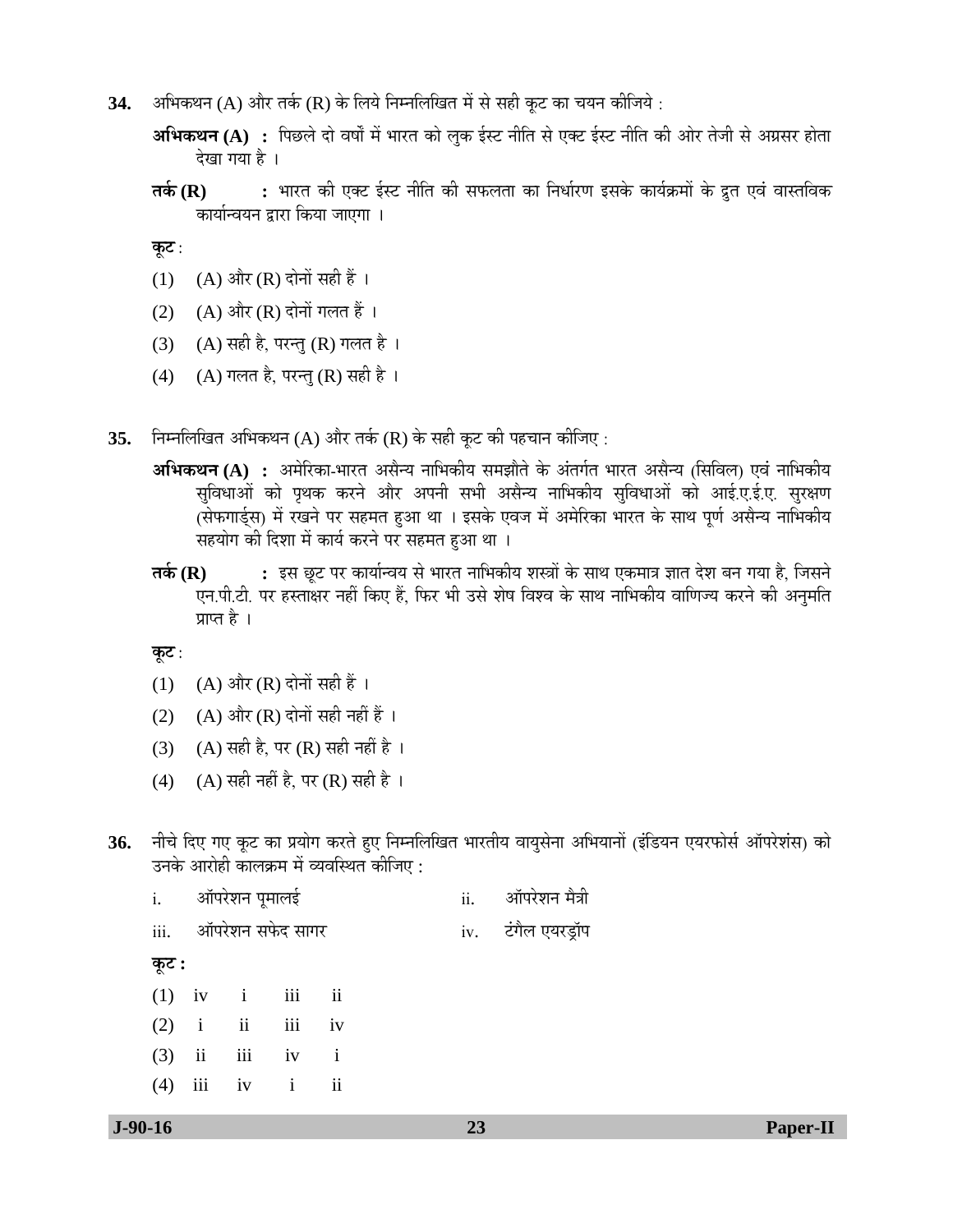- **37.** When and where India was invited by ASEAN to be a summit partner ?
	- (1) Phnom Penh Summit in 2002
	- (2) Bali Summit in 2003
	- (3) Vientiane Summit in 2004
	- (4) East Asia Summit in Kuala Lumpur in 2005
- **38.** Arrange the following conventions related to human rights issue in the chronological ascending order of their adoption by using the code given below :
	- (a) Convention on Civil Aspects of International Child Abduction.
	- (b) Convention on the Prevention and Punishment of Crime of Genocide.
	- (c) Single Convention on Narcotic Drugs.
	- (d) Declaration on the Rights of the Indigenous Peoples.

#### **Codes :**

- (1) (c) (b) (a) (d)
- (2) (b) (c) (a) (d)
- (3) (a) (d) (b) (c)
- (4) (d) (a) (b) (c)
- **39.** The ICJ's hundredth judgement on maritime boundary cases was for which of the following countries ?
	- (1) Argentina and Chile
	- (2) Romania and Ukraine
	- (3) India and Bangladesh
	- (4) Denmark and Germany
- **40.** Who among the following was awarded the Nobel Peace Prize for his work in establishing the UN Peace-keeping operations ?
	- (1) Jimmy Carter (2) Boutros-Boutros Ghali
	- (3) L. Pearson (4) Bank Ki Moon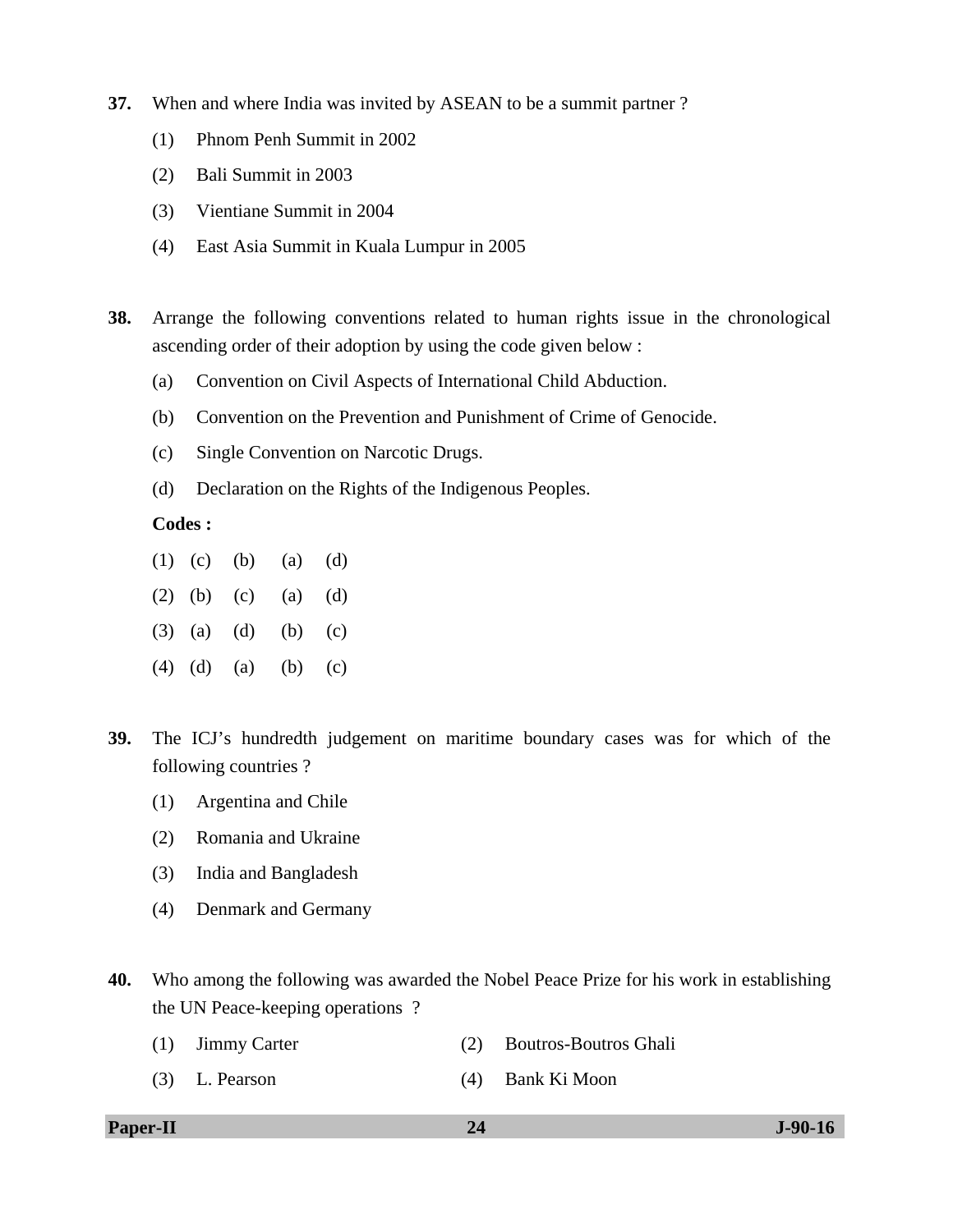- ${\bf 37.}\quad$  आसियान द्वारा भारत को कब और कहाँ शिखर सम्मेलन के एक साझेदार के रूप में आमंत्रित किया गया था ?
	- $(1)$  2002 में नोम पेन्ह शिखर सम्मेलन
	- $(2)$   $2003$  में बाली शिखर सम्मेलन
	- $(3)$  2004 में वियनशियन शिखर सम्मेलन
	- $(4)$  2005 में क्वालालम्पुर में आयोजित पूर्वी एशिया शिखर सम्मेलन
- 38. नीचे दिये गये कूट की सहायता से मानवाधिकार मामले संबंधी निम्नलिखित सम्मेलनों को उन्हें स्वीकार किये जाने के आरोही काल क्रमानसार व्यवस्थित कीजिए :
	- a. अंतर्राष्ट्रीय बाल अपहरण के नागरिक पहलू संबंधी कनवेंशन ।
	- b. जाति संहार के अपराध के निवारण एवं दंड संबंधी कनवेंशन ।
	- c. मादक दवाओं के संबंध में एकल कनवेंशन ।
	- d. देशज लोगों के अधिकारों से सम्बंधित घोषणा ।

**Ûæú™ü :**

- (1) c b a d
- (2) b c a d
- (3) a d b c
- (4) d a b c
- 39. समुद्रवर्ती सीमा मामलों के संबंध में अन्तर्राष्ट्रीय न्यायालय का सौवाँ फैसला निम्नलिखित में से किन देशों के लिये था $?$ 
	- $(1)$  अर्जेन्टीना तथा चीली
	- (2) रोमानिया तथा यूक्रेन
	- (3) भारत तथा बंगलादेश
	- $(4)$  डेनमार्क तथा जर्मनी
- **40.** ×®Ö´®Ö×»Ö×ÜÖŸÖ ´Öë ÃÖê ×ÛúÃÖÛúÖê ÃÖÓµÖãŒŸÖ ¸üÖ™Òü ¿ÖÖÓ×ŸÖ Ã£ÖÖ¯Ö®ÖÖ †×³ÖµÖÖ®ÖÖë ´Öë ˆÃÖÛêú µÖÖêÝÖ¤üÖ®Ö Ûêú ×»Ö‹ ®ÖÖê²Öê»Ö ¿ÖÖÓ×ŸÖ ¯Öã¸üÃÛúÖ¸ü ÃÖê सम्मानित किया गया था  $\overline{?}$ 
	- $(1)$  जिमी कार्टर  $(2)$  बुतरस-बुतरस घाली
	- (3) एल. पियरसन (4) बान की मून

| $J-90-16$ |  |  |
|-----------|--|--|
|-----------|--|--|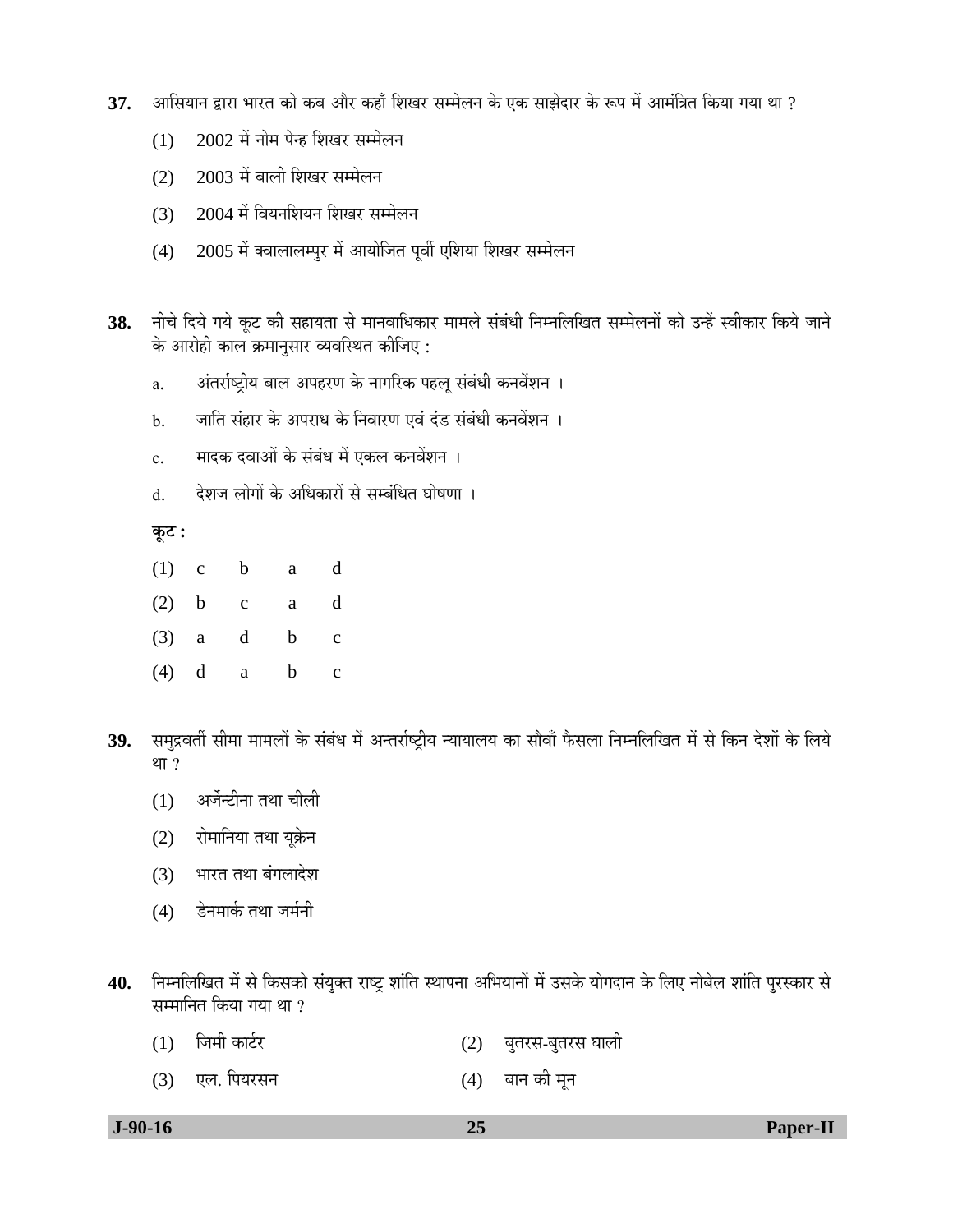**41.** Match the following operations as given in List – I with the countries in which they occurred as mentioned in List – II by using the code given below :

|     |               | $List - I$ (Operations) |              | $List - II$ (Countries)                  |     |                                                  |  |
|-----|---------------|-------------------------|--------------|------------------------------------------|-----|--------------------------------------------------|--|
| a.  |               |                         |              |                                          |     | Operation Deliberate Force <i>i.</i> Afghanistan |  |
|     |               |                         |              | b. Operation Restore Hope                | ii. | Cuba                                             |  |
|     |               | c. Operation Mongoose   |              |                                          |     | iii. Somalia                                     |  |
|     |               |                         |              | d. Operation Enduring Justice iv. Bosnia |     |                                                  |  |
|     | <b>Codes:</b> |                         |              |                                          |     |                                                  |  |
|     | a             |                         | $b$ c        | d                                        |     |                                                  |  |
| (1) |               | $i$ $ii$                | iii iv       |                                          |     |                                                  |  |
| (2) | $i\mathbf{v}$ | iii ii                  |              | $\mathbf{i}$                             |     |                                                  |  |
| (3) |               | $ii$ $i$ $iv$           |              | iii                                      |     |                                                  |  |
| (4) | iii           | iv                      | $\mathbf{i}$ | $\overline{\mathbf{ii}}$                 |     |                                                  |  |
|     |               |                         |              |                                          |     |                                                  |  |

- **42.** In 2011, the US vetoed a UN Security Council Resolution related to which one of the following matters ?
	- (1) Israel's settlement in the occupied Palestinian territory.
	- (2) Chinese activities in the South China Sea.
	- (3) Tamil issue in Sri Lanka.
	- (4) Dumping of hazardous wastes in the seas.
- **43.** Identify the correct code for Assertion (A) and Reason (R) as given below :
	- **Assertion (A) :** Though there is threat perception among ASEAN members, there is limited agreement on external threats among them.
	- **Reason (R) :** China's threat to South-east Asia was viewed with seriousness by Vietnam, Indonesia and Malaysia than their ASEAN partners.

# **Codes :**

- (1) (A) is correct, but  $(R)$  is not correct.
- (2) Both (A) and (R) are correct and (R) supports (A).
- (3) Both (A) and (R) are wrong.
- (4) (A) is not correct, but  $(R)$  is correct.

**Paper-II 26** J-90-16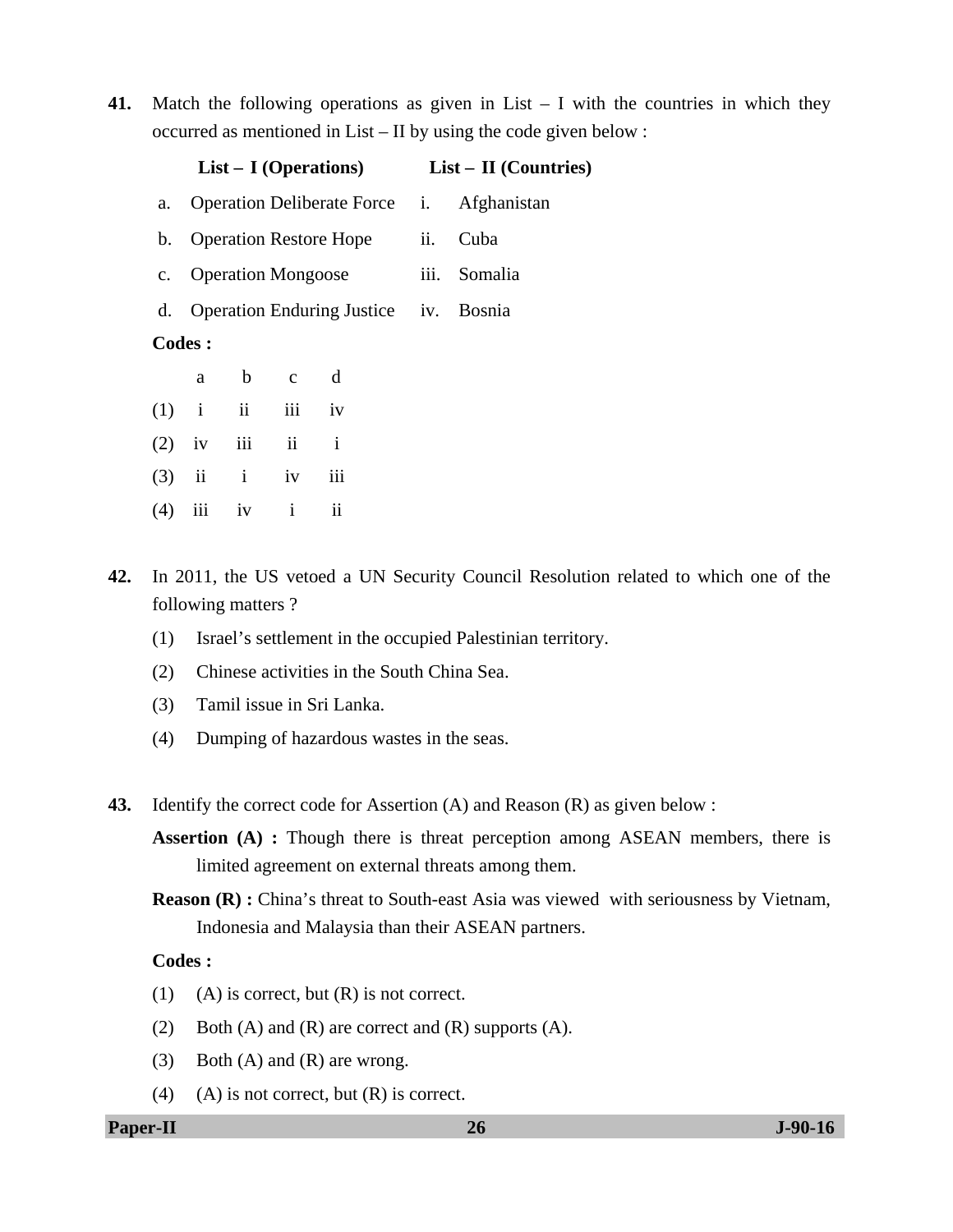41. नीचे दिए गए कूट का प्रयोग करते हुए सूची – I में दिए गए ऑपरेशंस (अभियान) को सूची – II में दिए गए उनके देशों के साथ समेलित कीजिए :

|           |   | सूची – I              |                | सूची – II                                 |                                                   |
|-----------|---|-----------------------|----------------|-------------------------------------------|---------------------------------------------------|
|           |   | (ऑपरेशंस)             |                |                                           | (देश)                                             |
| a.        |   |                       |                |                                           | ऑपरेशन डेलिबरेट फोर्स        i.       अफगानिस्तान |
|           |   | b. ऑपरेशन रेस्टोर होप |                | ii. क्यूबा                                |                                                   |
|           |   | c. ऑपरेशन मैन्गूज     |                | iii. सोमालिया                             |                                                   |
|           |   |                       |                | d. ऑपरेशन एन्ड्यूरिंग जस्टिस iv. बोस्निया |                                                   |
| कूट :     |   |                       |                |                                           |                                                   |
|           | a | $\mathbf b$           | $\overline{c}$ | d                                         |                                                   |
| (1)       |   | i ii iii iv           |                |                                           |                                                   |
| $(2)$ iv  |   | iii ii                |                | $\mathbf{i}$                              |                                                   |
|           |   | $(3)$ ii i iv         |                | iii                                       |                                                   |
| $(4)$ iii |   | iv                    | $\mathbf{i}$   | $\overline{\textbf{ii}}$                  |                                                   |

- 42. वर्ष 2011 में संयुक्त राज्य अमेरिका ने निम्नलिखित में से किस मामले में संयुक्त राष्ट्र सुरक्षा परिषद के प्रस्ताव पर अपने वीटो का उपयोग किया  $\imath$ 
	- (1) कब्जेवाले फिलिस्तिनी क्षेत्र में इजराइली बस्तियाँ
	- (2) दक्षिण चीन सागर में चीनी गतिविधियाँ
	- (3) श्रीलंका में तमिल मामला
	- (4) समुद्र में खतरनाक अवशिष्ट पदार्थों को फेंकना
- 43. नीचे दिए गए अभिकथन (A) और तर्क (R) के सही कूट की पहचान कीजिए :
	- **अभिकथन (A) :** आसियान के सदस्य देशों में खतरे की अनुभूति है, लेकिन बाह्य खतरों के बारे में उनके बीच सीमित सहमति है $\,$ ।
	- **तर्क (R) :** दक्षिण-पूर्व एशिया के प्रति चीन के खतरे को वियतनाम, इंडोनेशिया और मलेशिया ने अपने आसियान-साझेदारों को तुलना में गंभीर माना था ।

- (1) (A) सही है, पर (R) सही नहीं है ।
- (2) (A) एवं (R) दोनों सही हैं और (R), (A) का समर्थन करता है ।
- (3) (A) और (R) दोनों गलत हैं ।
- (4) (A) सही नहीं है, पर (R) सही है।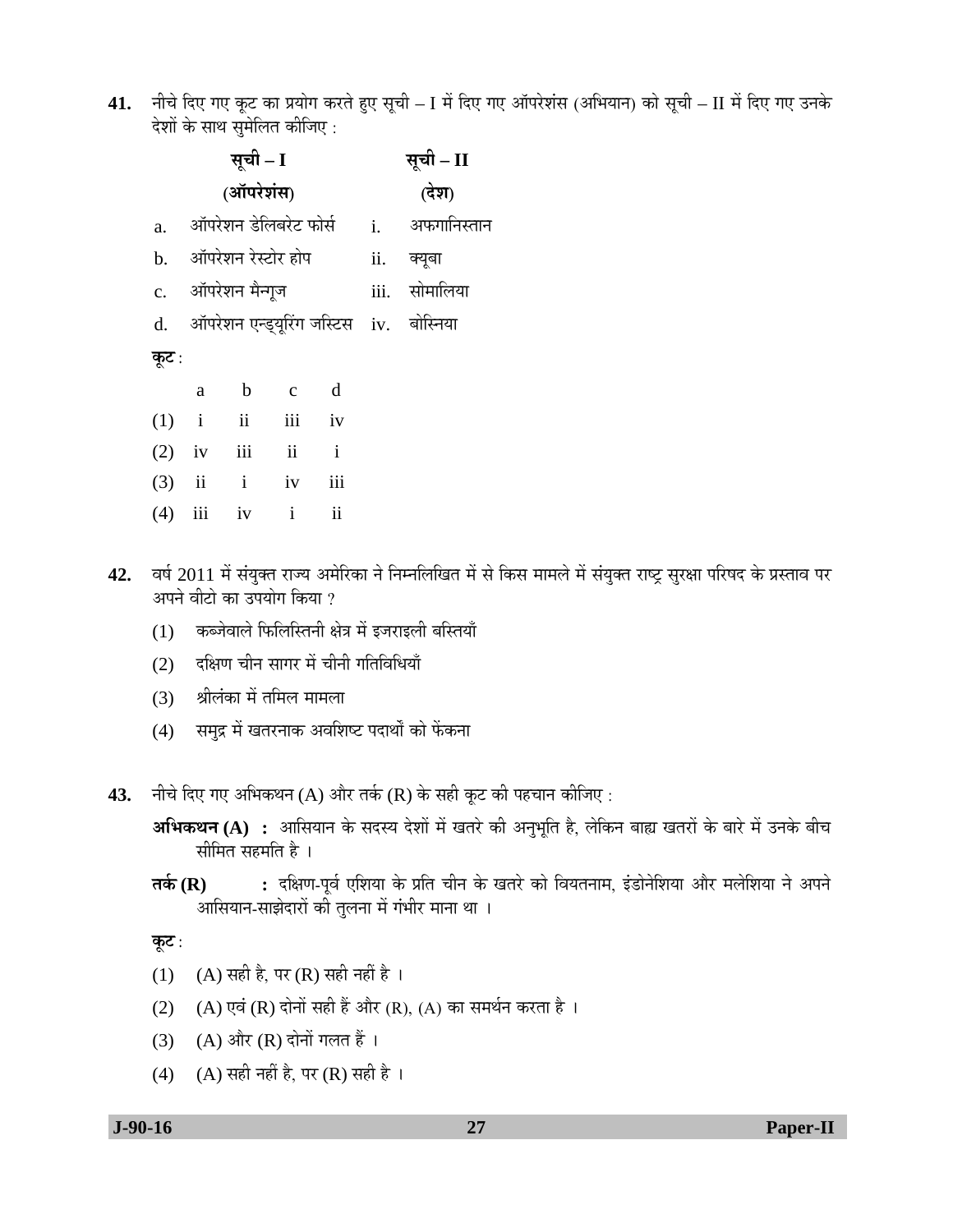- **44.** "Western end of the Straits of Malacca is like open mouth of a crocodile with the Malay Peninsula and Sumatra forming the Upper and Lower jaws respectively." Find out the name of the historian who gave this statement among the given below names :
	- (1) D.G.E. Hall (2) K.M. Panikkar
	- (3) John F. Cady (4) D.R. Sardesai
- **45.** The pet programme called 'Doi Moi' launched in Vietnam was aimed to achieve which one of the following mentioned results ?
	- (1) Political Pluralism
	- (2) Social equality
	- (3) Religious freedom
	- (4) All round renewal and renovation
- **46.** According to an agreement signed between India and Bangladesh in July 2015, Bangladesh enclaves in India and Indian enclaves in Bangladesh were swapped between the two countries with effect from the midnight of  $31<sup>st</sup>$  July, 2015. Select the correct number of enclaves exchanged between the two countries.
	- (1) India handed over 50 enclaves, while Bangladesh handed over 112.
	- (2) India handed over 51 enclaves, while Bangladesh handed over 111.
	- (3) India handed over 41 enclaves, while Bangladesh handed over 121.
	- (4) India handed over 52 enclaves, while Bangladesh handed over 110.
- **47.** The US drone attack in Pakistan killed the Taliban leader, whose name was
	- (1) Mullah Akhtar Muhammad Mansour
	- (2) Mullah Mohammed Omar
	- (3) Sirajuddin Haqqani
	- (4) Mohammad Mallik Ishak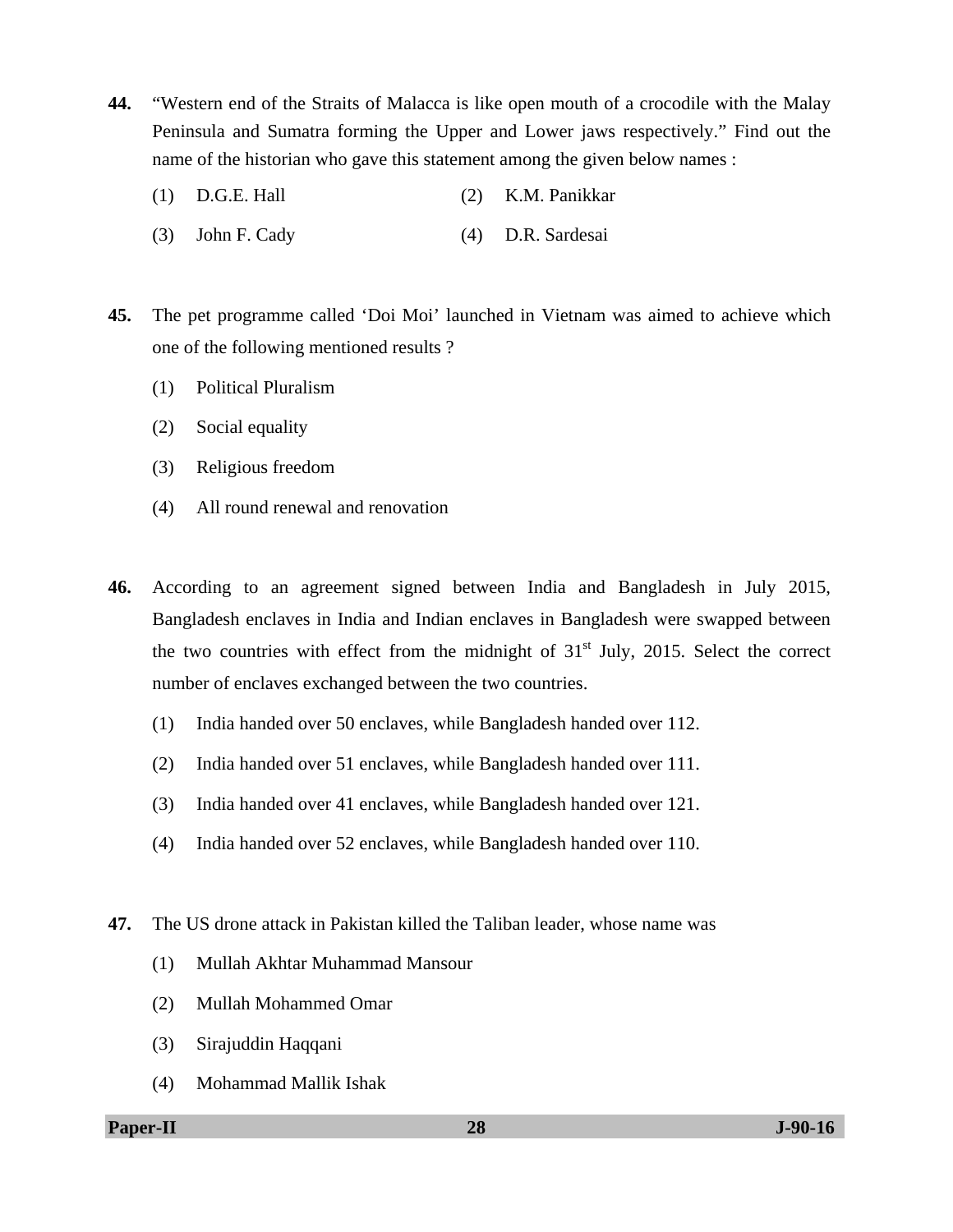- 44. मलक्का जलडमरूमध्य का पश्चिमी अंत घड़ियाल के खुले मुँह जैसा है, जिसके साथ मलय प्रायद्वीप और सुमात्रा लिंग्या: ऊपरी और निचले जबड़े का आकार बनाते हैं । नीचे दिए गए नामों में से उस इतिहासकार का नाम बताइए, जिसने उपरोक्त कथन कहा था $\cdot$ 
	- $(1)$  डी.जी.ई. हाल  $(2)$  के.एम. पणिक्कर
	- (3) जॉन एफ. कैडी (4) डी.आर. सरदेसाई
- 45. विएतनाम में शुरू किया गया विशिष्ट कार्यक्रम 'डोई मोई' निम्नलिखित में से किस उद्देश्य की प्राप्ति के लिये था ?
	- (1) राजनीतिक बहुलवाद
	- (2) सामाजिक समानता
	- (3) धार्मिक स्वतंत्रता
	- (4) सर्वांगीण नवीकरण एवं पुनरुद्धार
- 46. जुलाई 2015 में भारत और बंगलादेश के बीच हस्ताक्षर किये गये समझौते के अनुसार 31 जुलाई 2015 की मध्य रात्रि से दोनों देशों के बीच भारत में बंगलादेशी अन्त:क्षेत्रों और बंगलादेश में भारतीय अंत:क्षेत्रों का आदान-प्रदान हुआ। दोनों देशों के बीच आदान-प्रदान किये गये अन्त:क्षेत्रों की कुल संख्या बताइए।
	- $(1)$  ) भारत ने 50 अंत:क्षेत्र सौंपे जबकि बंगलादेश ने 112 अंत:क्षेत्र सौंपे ।
	- (2) भारत ने 51 अंत:क्षेत्र सौंपे जबकि बंगलादेश ने 111 अंत:क्षेत्र सौंपे ।
	- (3) भारत ने 41 अंत:क्षेत्र सौंपे जबकि बंगलादेश ने 121 अंत:क्षेत्र सौंपे ।
	- $(4)$  भारत ने 52 अंत:क्षेत्र सौंपे जबकि बंगलादेश ने 110 अंत: क्षेत्र सौंपे ।
- 47. पाकिस्तान पर अमेरिकी ड्रॉन हमले में एक तालिबान नेता मारा गया । उसका नाम था :
	- (1) मुल्ला अख्तर मोहम्मद मंसूर
	- (2) मुल्ला मोहम्मद ऊमर
	- (3) सिराजुद्दीन हक्कानी
	- (4) मोहम्मद मलिक इशाक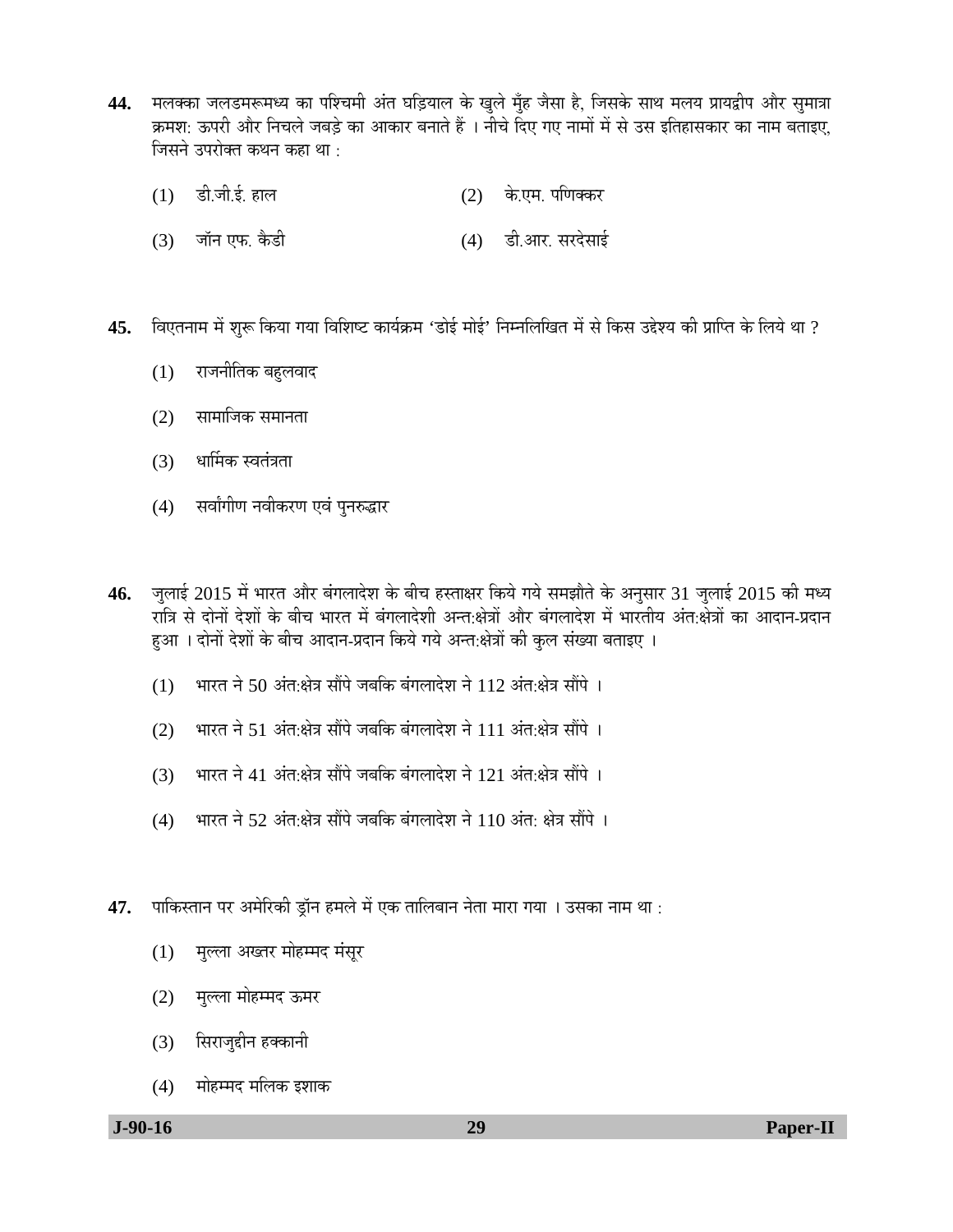- **48.** Arrange the following in their ascending chronological order and use the code given below :
	- i. Partnership and Co-operation Agreement between Russia and the EU.
	- ii. New (Basic) Agreement between EU and Russia.
	- iii. Agreement on Co-operation in Science and Technology between European Community and Russia.
	- iv. Eastern Partnership Initiative.

# **Codes :**

- $(1)$  i ii iii iv  $(2)$  i iii ii iv  $(3)$  ii iv i iii  $(4)$  iv i iii ii
- **49.** In the 1990s, in which one of the following conflicts Russia was not involved militarily ?
	- (1) Georgian Conflict
	- (2) Moldona Conflict
	- (3) Tajikistan Conflict
	- (4) War in Afghanistan
- **50.** As a Mark of Peace Process, which CIS member signed the 'General Agreement on the Establishment of Peace and National Accord' in 1997 ?
	- (1) Turkmenistan
	- (2) Tajikistan
	- (3) Kyrgyzstan
	- (4) Uzbekistan

**Paper-II 30** J-90-16

\_\_\_\_\_\_\_\_\_\_\_\_\_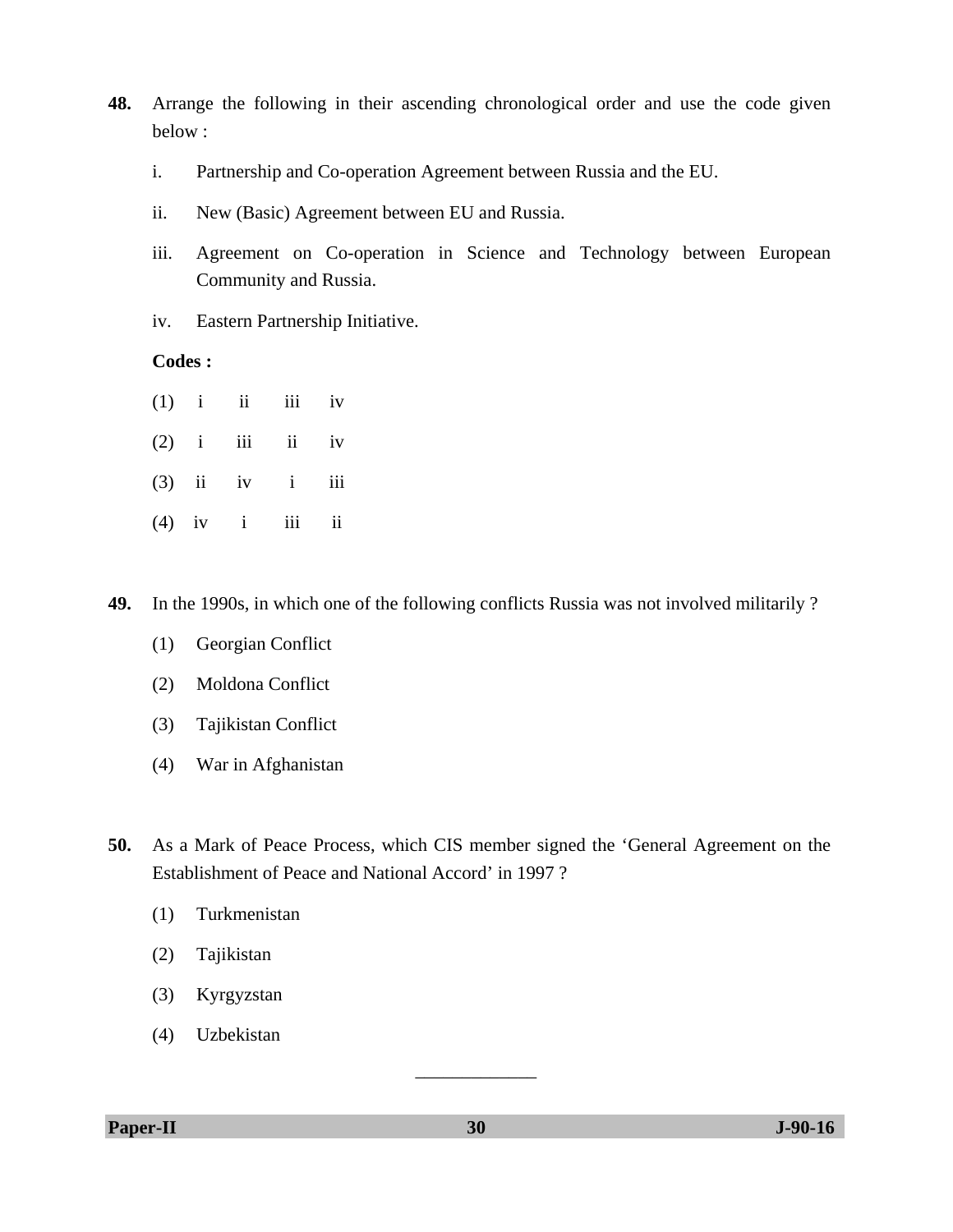- 48. निम्नलिखित को उनके आरोही कालक्रम में व्यवस्थित कीजिए और नीचे दिए गए कूट का प्रयोग कीजिए :
	- i. रूस और ई यू के बीच साझेदारी एवं सहयोग समझौता
	- ii. ई यू और रूस के बीच नया (मूल) समझौता
	- iii. 4्यूरोपीय समुदाय और रूस के बीच विज्ञान एवं प्रौद्योगिकी में सहयोग पर समझौता
	- iv. पूर्वी साझेदारी पहल

 $\overline{\phi}$ **:** 

- $(1)$  i iii iii iv
- $(2)$  i iii ii iv
- $(3)$  ii iv i iii
- $(4)$  iv i iii ii
- **49.** 1990 के दशक में रूस निम्नलिखित में से किस संघर्ष में सैनिक रूप से शामिल नहीं था ?
	- $(1)$  जॉर्जियाई संघर्ष
	- (2) मोल्डोना संघर्ष
	- $(3)$  ताजिकिस्तान संघर्ष
	- $(4)$  अफगानिस्तान में युद्ध
- 50. Fiम्नलिखित में से सी.आई.एस. के किस सदस्य ने शांति प्रक्रिया के एक प्रतीक के रूप में 1997 में 'जनरल एग्रीमेंट ऑन द एस्टेब्लिशमेंट ऑफ पीस एंड नेशनल एकोर्ड' पर हस्ताक्षर किए थे ?
	- $(1)$  तुर्कमेनिस्तान
	- $(2)$  ताजिकिस्तान
	- (3) किर्गीस्तान
	- (4) उज़बेकिस्तान

\_\_\_\_\_\_\_\_\_\_\_\_